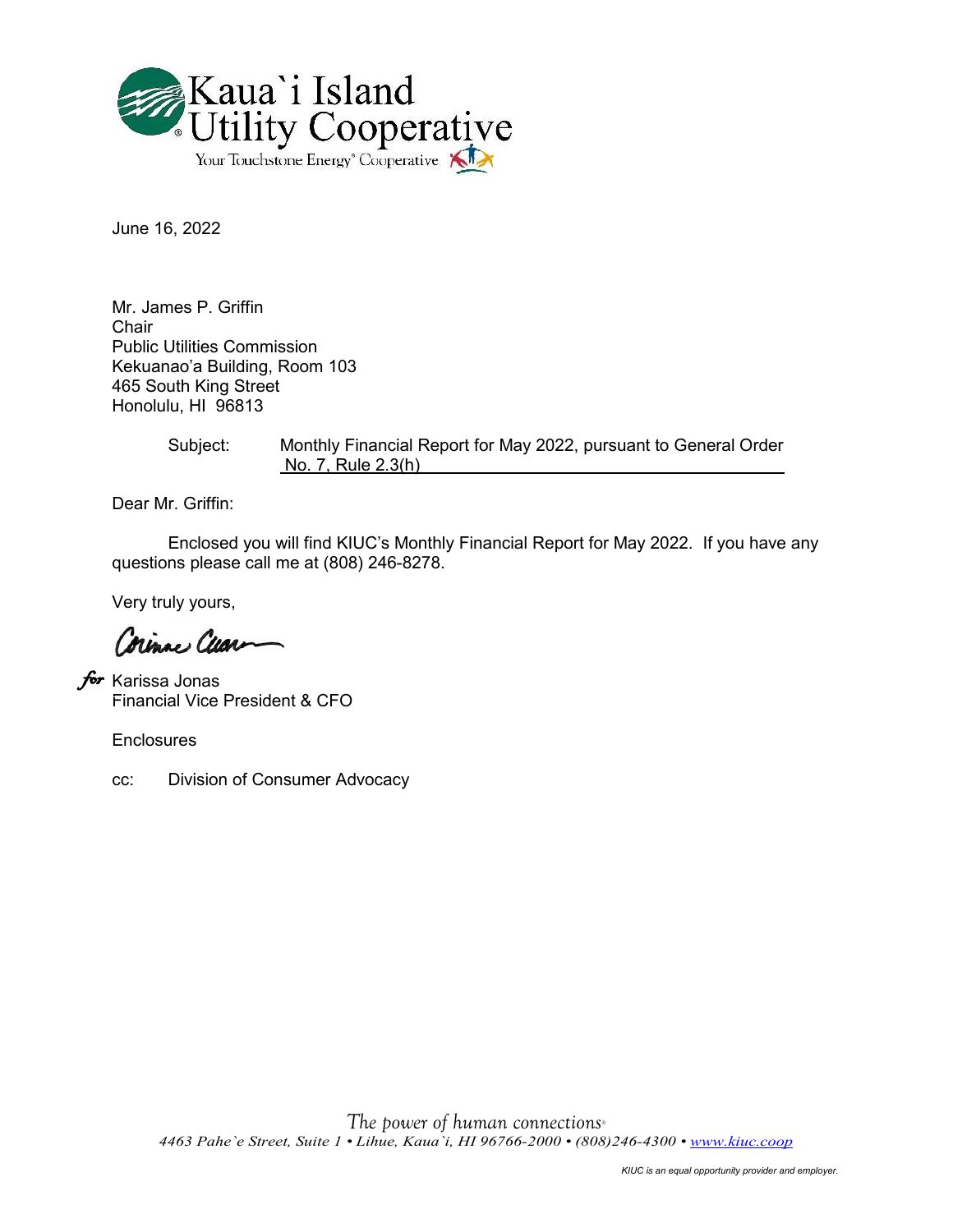### **KAUAI ISLAND UTILITY COOPERATIVE MONTHLY P. U. C. REPORT PAGE 1 May 2022**

|                  |                                             |                   |                       | <b>ACCUMULATED TOTALS</b> | <b>INCREASE/</b><br><b>DECREASE</b> |
|------------------|---------------------------------------------|-------------------|-----------------------|---------------------------|-------------------------------------|
|                  |                                             | <b>TOTAL FOR</b>  | TO-DATE               |                           | SAME PERIOD ACCUMULATED             |
| <u>ACCT. NO.</u> | <b>ACCOUNT TITLE</b>                        | <b>THIS MONTH</b> | <b>THIS YEAR</b>      | <b>LAST YEAR</b>          | <b>TOTALS</b>                       |
| 440-456          | UTILITY OPERATING INCOME                    | \$15,147,793      | 68,510,522<br>\$      | \$59,517,876              | 8,992,646<br>\$                     |
| 500-935          | <b>OPERATION &amp; MAINTENANCE EXPENSES</b> | 11,731,405        | 54,295,175            | 45,850,655                | (8,444,521)                         |
| 403              | DEPRECIATION EXPENSES                       | 1,130,400         | 5,642,625             | 5,439,155                 | (203, 470)                          |
| 404              | AMORTIZATION OF UTILITY PLANT               | 182,849           | 914,243               | 914,243                   |                                     |
| 408              | TAXES OTHER THAN INCOME TAXES               | 1,271,071         | 5,753,684             | 5,003,977                 | (749, 708)                          |
| 409              | <b>INCOME TAXES</b>                         |                   |                       |                           |                                     |
| 409              | PROV. FOR DEFERRED INCOME TAXES             |                   |                       |                           |                                     |
|                  | <b>TOTAL OPERATING EXPENSES</b>             | 14,315,725        | 66,605,728            | 57,208,029                | (9,397,699)                         |
|                  | <b>TOTAL OPERATING INCOME</b>               | 832,067           | 1,904,795             | 2,309,847                 | (405, 052)                          |
| 415-416          | INCOME FROM MDSE, JOBBING (NET)             | (1, 139)          | 11,311                | 31,635                    | 20,323                              |
| 418              | INCOME (LOSS) FROM KRS1 / KRS2H             | (90, 531)         | (402, 569)            | (627, 492)                | (224, 922)                          |
| 418              | MISC. NON-OPERATING INCOME                  | 8,370             | 41,342                | 41,055                    | (287)                               |
| 419              | <b>INTEREST &amp; DIVIDEND INCOME</b>       | 88,050            | 392,949               | 615,502                   | 222,553                             |
| 421              | INCOME (LOSS) ON DISPOSITION OF PROPERTY    |                   |                       |                           |                                     |
| 421              | <b>LIQUIDATED DAMAGES</b>                   |                   |                       |                           |                                     |
| 424              | CAPITAL CREDITS & PATRONAGE                 |                   |                       |                           |                                     |
|                  | <b>TOTAL OTHER INCOME</b>                   | 4,749             | 43,033                | 60,700                    | 17,668                              |
| 426              | MISCELLANEOUS INCOME DEDUCTIONS             | 2,695             | 40,954                | 27,947                    | (13,007)                            |
|                  | TOTAL MISC. INCOME DEDUCTIONS               | 2,695             | 40,954                | 27,947                    | (13,007)                            |
| 427              | <b>INTEREST ON LONG-TERM DEBT</b>           | 556,107           | 2,729,281             | 2,713,834                 | (15, 447)                           |
| 428              | AMORT. OF DEBT DISCOUNT & EXPENSE           |                   |                       |                           |                                     |
| 431              | OTHER INTEREST EXPENSE                      |                   |                       |                           |                                     |
|                  | <b>TOTAL INTEREST CHARGES</b>               | 556,107           | 2,729,281             | 2,713,834                 | (15, 447)                           |
|                  | <b>NET INCOME</b>                           | 278,015<br>S      | $(822, 408)$ \$<br>\$ | $(371, 234)$ \$           | (451, 173)                          |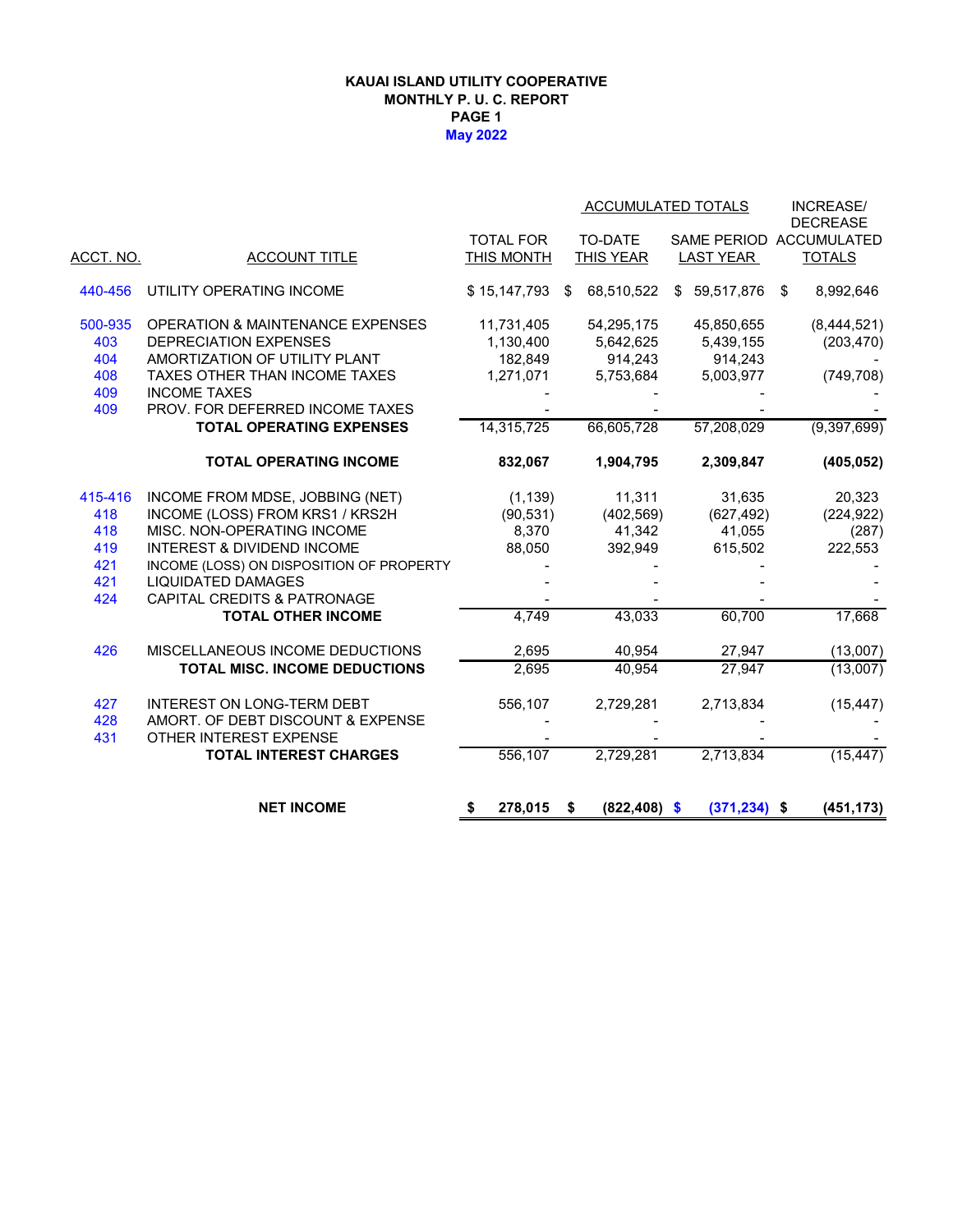### **May 2022 KAUAI ISLAND UTILITY COOPERATIVE MONTHLY P. U. C. REPORT PAGE 2**

| ACCUMULATED TOTALS |  |
|--------------------|--|

|           |                                             |                |                    | (INCREASE)/         |                |
|-----------|---------------------------------------------|----------------|--------------------|---------------------|----------------|
|           |                                             | 12 MONTHS      | <b>SAME PERIOD</b> | <b>DECREASE</b>     |                |
| ACCT. NO. | <b>ACCOUNT TITLE</b>                        | TO DATE        | <b>LAST YEAR</b>   | <b>AMOUNT</b>       | <b>PERCENT</b> |
|           |                                             |                |                    |                     |                |
| 440-456   | UTILITY OPERATING INCOME                    | \$167,780,101  | 148,605,434<br>\$  | 19,174,667<br>\$    | 12.90%         |
| 401-402   | <b>OPERATION &amp; MAINTENANCE EXPENSES</b> | 125,258,253    | 106,343,831        | (18, 914, 422)      | $-17.79%$      |
| 403       | <b>DEPRECIATION EXPENSES</b>                | 13,468,164     | 12,763,193         | (704, 971)          | $-5.52%$       |
| 404       | AMORTIZATION OF UTILITY PLANT               | 2,194,182      | 2,194,182          |                     | 0.00%          |
| 408       | TAXES OTHER THAN INCOME TAXES               | 14,096,483     | 12,516,472         | (1,580,010)         | $-12.62%$      |
| 409       | <b>INCOME TAXES</b>                         |                |                    |                     | 0.00%          |
| 409       | PROV. FOR DEFERRED INCOME TAXES             |                |                    |                     | 0.00%          |
|           | <b>TOTAL OPERATING EXPENSES</b>             | 155,017,082    | 133,817,678        | (21, 199, 404)      | $-15.84%$      |
|           | <b>TOTAL OPERATING INCOME</b>               | 12,763,019     | 14,787,756         | (2,024,737)         | $-13.69%$      |
| 415-416   | INCOME FROM MDSE, JOBBING (NET)             | (39, 275)      | 78,930             | 118,205             | 149.76%        |
| 418       | INCOME (LOSS) FROM KRS1 / KRS2H             | (1,087,572)    | (1, 153, 732)      | (66, 161)           | 5.73%          |
| 418       | MISC. NON-OPERATING INCOME                  | 2,979,373      | 91,938             | (2,887,434)         | -3140.63%      |
| 419       | <b>INTEREST &amp; DIVIDEND INCOME</b>       | 1,127,822      | 1,561,574          | 433.752             | 27.78%         |
| 421       | INCOME (LOSS) ON DISPOSITION OF PROPERT)    |                | 81,520             | 81,520              | 100.00%        |
| 421       | <b>LIQUIDATED DAMAGES</b>                   |                | 17,700             | 17,700              | 100.00%        |
| 424       | <b>CAPITAL CREDITS &amp; PATRONAGE</b>      | 235,429        | 250,861            | 15,432              | 6.15%          |
|           | <b>TOTAL OTHER INCOME</b>                   | 3,215,777      | 928,791            | (2, 286, 986)       | $-246.23%$     |
| 426       | MISCELLANEOUS INCOME DEDUCTIONS             | 1,563,807      | 50,437             | 1,513,370           | 3000.52%       |
|           | <b>TOTAL MISC. INCOME DEDUCTIONS</b>        | 1,563,807      | 50,437             | 1,513,370           | 3000.52%       |
| 427       | <b>INTEREST ON LONG-TERM DEBT</b>           | 6,585,300      | 6,432,084          | 153,216             | 2.38%          |
| 428       | AMORT. OF DEBT DISCOUNT & EXPENSE           |                |                    |                     | 0.00%          |
| 431       | OTHER INTEREST EXPENSE                      |                |                    |                     | 0.00%          |
|           | <b>TOTAL INTEREST CHARGES</b>               | 6,585,300      | 6,432,084          | 153,216             | 2.38%          |
|           | <b>NET INCOME</b>                           | 7,829,689<br>S | 9,234,025<br>\$    | (1,404,336)<br>- \$ | $-15.21%$      |
|           |                                             |                |                    |                     |                |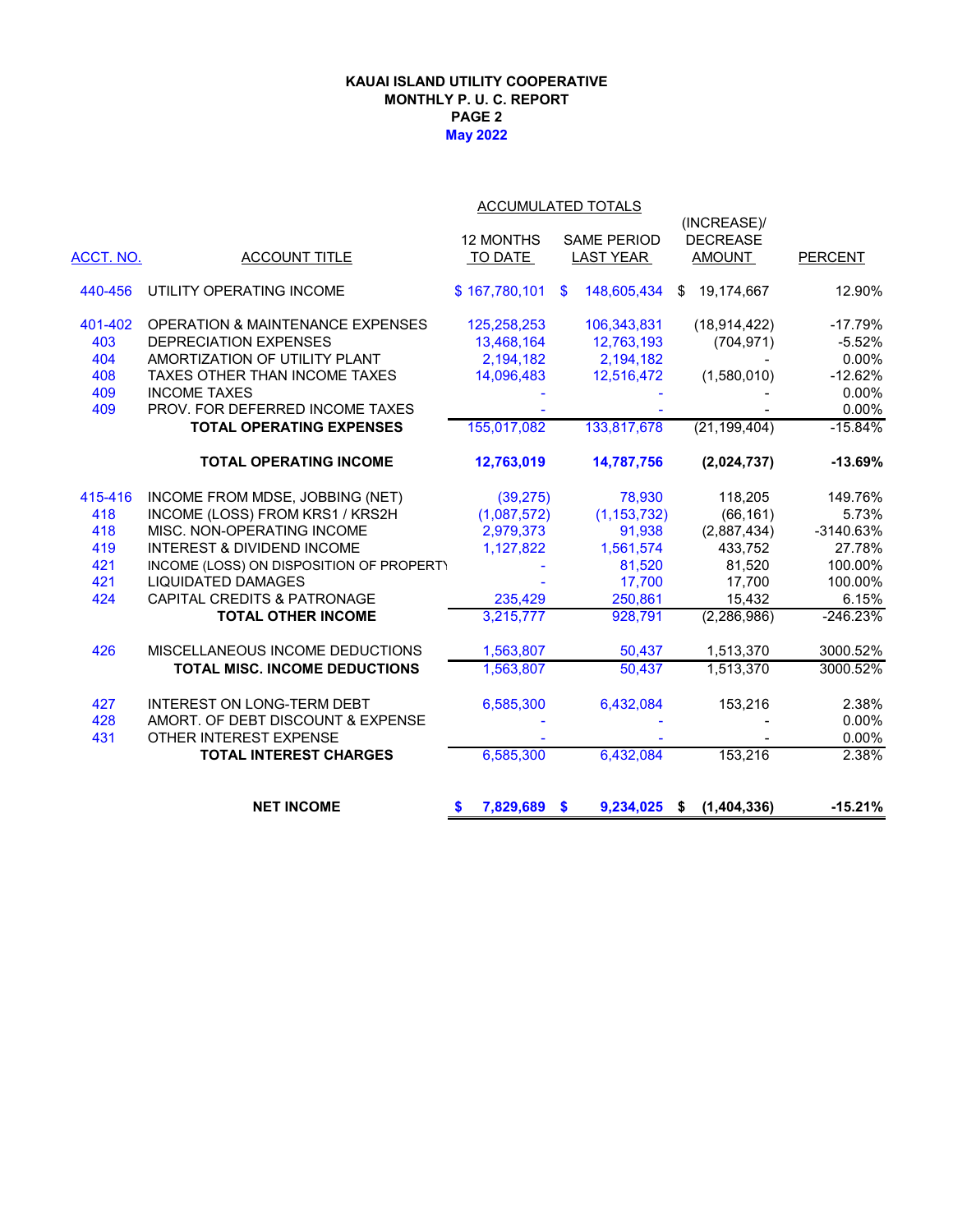### **KAUAI ISLAND UTILITY COOPERATIVE MONTHLY P. U. C. REPORT PAGE 3 May 2022**

|           |                                                |                   |     |                   | ACCUMULATED TOTALS  |                         | INC/(DEC)     |
|-----------|------------------------------------------------|-------------------|-----|-------------------|---------------------|-------------------------|---------------|
|           |                                                | <b>TOTAL FOR</b>  |     | <b>SAME MONTH</b> | FOR THIS            | SAME PERIOD ACCUMULATED |               |
| ACCT. NO. | <b>ACCOUNT TITLE</b>                           | THIS MONTH        |     | <b>LAST YEAR</b>  | <b>YEAR</b>         | <b>LAST YEAR</b>        | <b>TOTALS</b> |
|           |                                                |                   |     |                   |                     |                         |               |
|           | <b>OPERATING REVENUES</b>                      |                   |     |                   |                     |                         |               |
| 441.00    | <b>IRRIGATION SALES</b>                        | \$<br>$37,227$ \$ |     | $1,155$ \$        | 234,456 \$          | 41,780 \$               | 192,676       |
| 440.00    | <b>RESIDENTIAL SALES</b>                       | 6,535,086         |     | 5,543,324         | 29,679,696          | 25,383,793              | 4,295,904     |
| 442.02    | <b>GENERAL LIGHT &amp; POWER G</b>             | 2,279,197         |     | 1,911,427         | 10,307,925          | 8,339,737               | 1,968,187     |
| 442.03    | <b>GENERAL LIGHT &amp; POWER J</b>             | 1,670,880         |     | 1,413,610         | 7,529,677           | 6,287,373               | 1,242,304     |
| 444.00    | PUBLIC ST. LIGHTING SALES                      | 60,150            |     | 56,937            | 293,622             | 283,513                 | 10,109        |
| 440.00    | ELECTRIC SERVICE TO EMPLOYEES                  |                   |     |                   |                     |                         |               |
| 443.01    | LARGE POWER SALES P                            | 3,326,119         |     | 2,713,059         | 15,047,505          | 12,018,937              | 3,028,568     |
| 443.02    | LARGE POWER SALES L                            | 1,345,829         |     | 1,078,598         | 6,116,638           | 4,564,560               | 1,552,078     |
|           | <b>TOTAL ELECTRIC SALES</b>                    | 15,254,488        |     | 12,718,110        | 69,209,519          | 56,919,693              | 12,289,826    |
|           | OTHER OPERATING REVENUES:                      |                   |     |                   |                     |                         |               |
| 451.00    | MISC. SERVICE REVENUES                         | 32,815            |     | 29,201            | 170,399             | 140,495                 | 29,904        |
| 454.00    | RENT FROM PROPERTY                             | 5,545             |     | 1,142             | 18,919              | 5,795                   | 13,124        |
| 456.00    | OTHER ELECTRIC REVENUES                        | (145, 055)        |     | 136,934           | (888, 314)          | 2,451,893               | (3,340,207)   |
|           | <b>TOTAL OTHER REVENUES</b>                    | (106, 696)        |     | 167,277           | (698, 997)          | 2,598,183               | (3, 297, 179) |
|           | <b>TOTAL OPERATING REVENUES</b>                | \$<br>15,147,793  | -\$ | 12,885,387        | \$<br>68,510,522 \$ | 59,517,876 \$           | 8,992,646     |
|           |                                                |                   |     |                   |                     |                         |               |
|           | <b>ANALYSIS OF OPERATING EXPENSES</b>          |                   |     |                   |                     |                         |               |
| 500       | Operations - Supervsion & Engineering          | \$<br>60,489 \$   |     | 74,893 \$         | $333,008$ \$        | 358,944 \$              | (25, 937)     |
| 502       | <b>Operations - Steam Expenses</b>             | 72,439            |     | 81,940            | 384,157             | 449,601                 | (65, 444)     |
| 506       | Operations - Misc Steam Power Expenses         |                   |     |                   | 394                 | 70                      | 324           |
| 510       | Maintenance Supervision & Engineering          |                   |     |                   |                     |                         |               |
| 511       | Maintenance of Structures                      | 15,860            |     | 10,874            | 62,645              | 57,059                  | 5,586         |
| 512       | Maintenance of Boiler Plant                    | 4,264             |     | 45                | 21,358              | 45                      | 21,313        |
| 513       | Maintenance of Electric Plant                  |                   |     |                   | $\overline{a}$      |                         |               |
| 536       | <b>Water for Power</b>                         | 6,525             |     | 14,455            | 43,221              | 63,566                  | (20, 344)     |
| 542       | Maintenance of Structures-Water                |                   |     |                   | $\blacksquare$      |                         |               |
| 543       | Maint of Reservoirs, Dams, Waterways           | 14,140            |     | 17,072            | 98,124              | 54,350                  | 43,774        |
| 544       | Maintenance of Electric Plant - Hydropower     |                   |     | 1,067             | 523                 | 1,302                   | (779)         |
| 546       | Operations - Supervsion & Engineering          | 45,195            |     | 43,998            | 256,901             | 237,505                 | 19,396        |
| 547       | Operations - Fuel                              | 3,978,608         |     | 1,963,986         | 15,628,837          | 8,616,914               | 7,011,923     |
| 548       | <b>Operations - Generation Expenses</b>        | 248,004           |     | 222,693           | 1,291,282           | 1,115,970               | 175,312       |
| 549       | Operations - Misc. Other Power Generation      | 160,571           |     | 128,101           | 356,107             | 488,506                 | (132, 399)    |
| 550       | <b>Operations - Rents</b>                      |                   |     |                   |                     |                         |               |
| 551       | Maintenance Supervision & Engineering          | 44,093            |     | 34,668            | 229,757             | 210,140                 | 19,617        |
| 552       | Maintenance of Structures                      | 6,033             |     | 7,794             | 32,087              | 40,705                  |               |
|           |                                                |                   |     |                   |                     |                         | (8,618)       |
| 553       | Maint. Of Gen and Electrical Equipment         | 415,380           |     | 323,569           | 2,077,173           | 1,801,558               | 275,615       |
| 554       | Maint of Misc Other Power Generation Plant     |                   |     |                   |                     |                         |               |
| 555       | Operations - Purchased Power                   | 3,993,364         |     | 3,833,530         | 20,034,503          | 18,343,509              | 1,690,994     |
| 556       | Operations - System Control & Load Dispatching | 6,005             |     |                   | 18,014              | 27,222                  | (9,208)       |
| 557       | Operations - Other Expenses                    |                   |     |                   |                     |                         |               |
| 560       | Operations Supervision & Engineering           |                   |     |                   |                     |                         |               |
| 562       | <b>Operations - Station Expenses</b>           | 9,976             |     | 13,143            | 69,771              | 91,201                  | (21, 430)     |
| 563       | Operations - Overhead Line Expenses            | 89                |     | 5,033             | 4,318               | 5,390                   | (1,073)       |
| 566       | Operations - Misc. Transmission Expenses       | 16,274            |     | 11,641            | 78,041              | 70,858                  | 7,183         |
| 567       | <b>Operations - Rents</b>                      | 1,555             |     | 1,555             | 54,443              | 8,455                   | 45,988        |
| 568       | Maintenance Supervision & Engineering          |                   |     |                   |                     |                         |               |
| 570       | Maintenance of Station Equipment               | 29,735            |     | 45,712            | 139,540             | 135,320                 | 4,221         |
| 571       | Maintenance of Overhead Lines                  | 47,650            |     | 39,450            | 238,250             | 197,808                 | 40,442        |
| 573       | Maintenance of Misc. Transmission Plant        |                   |     |                   |                     |                         |               |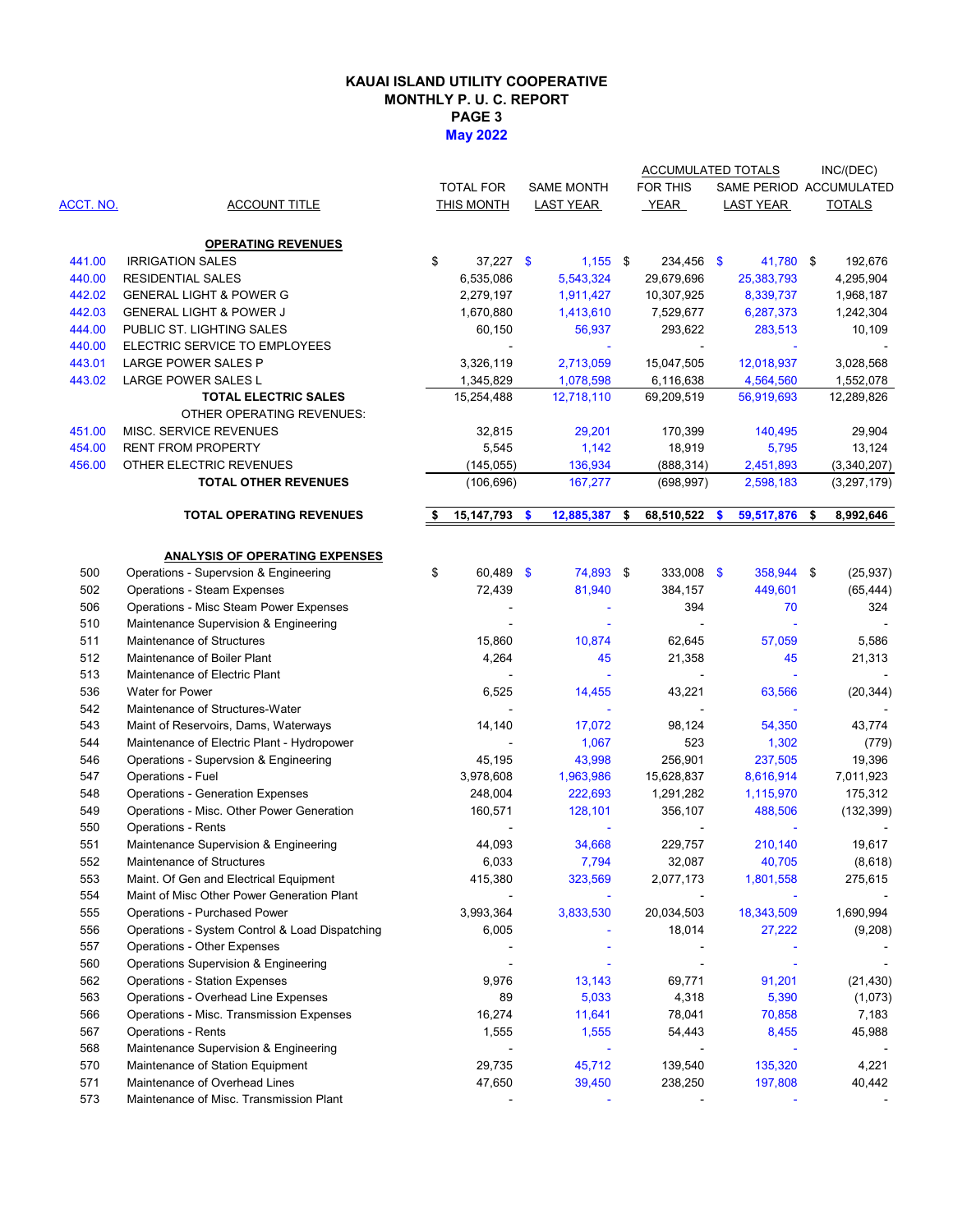#### **PAGE 3A May 2022 KAUAI ISLAND UTILITY COOPERATIVE MONTHLY P. U. C. REPORT**

|           |                                                         |                  |                          | <b>ACCUMULATED TOTALS</b> | INC/(DEC)        |                         |
|-----------|---------------------------------------------------------|------------------|--------------------------|---------------------------|------------------|-------------------------|
|           |                                                         | <b>TOTAL FOR</b> | <b>SAME MONTH</b>        | <b>FOR THIS</b>           |                  | SAME PERIOD ACCUMULATED |
| ACCT. NO. | <b>ACCOUNT TITLE</b>                                    | THIS MONTH       | <b>LAST YEAR</b>         | YEAR                      | <b>LAST YEAR</b> | <b>TOTALS</b>           |
| 580       | Operations - Supervsion & Engineering                   | 17,225           | 3,707                    | 71,274                    | 18,878           | 52,396                  |
| 582       | <b>Operations - Station Expenses</b>                    | 15,617           | 14,798                   | 74,868                    | 91,261           | (16, 393)               |
| 583       | Operations - Overhead Line Expenses                     | 119              | 1,796                    | 1,935                     | 8,069            | (6, 135)                |
| 584       | Operations - Underground Line Expenses                  |                  | (3, 100)                 | 8,773                     | 352              | 8,421                   |
| 586       | <b>Operations - Meter Expense</b>                       | 40,893           | 42,932                   | 198,082                   | 179,647          | 18,435                  |
| 588       | Operations - Misc. Distribution Expenses                | 117,978          | 45,206                   | 340,237                   | 313,531          | 26,705                  |
| 589       | <b>Operations - Rents</b>                               | 5,069            | 9,429                    | 13,113                    | 14,225           | (1, 112)                |
| 590       | Maintenance Supervision & Engineering                   | 8,894            | 19,245                   | 55,781                    | 97,633           | (41, 852)               |
| 591       | Maintenance of Structures                               |                  | $\overline{\phantom{a}}$ | $\blacksquare$            |                  |                         |
| 592       | Maintenance of Station Equipment                        | 23,764           | 67,426                   | 183,511                   | 236,617          | (53, 106)               |
| 593       | Maintenance of Overhead Lines                           | 293,468          | 237,353                  | 1,412,321                 | 1,399,454        | 12,867                  |
| 594       | Maintenance of Underground Lines                        | 57,922           | 50,467                   | 246,322                   | 199,146          | 47,177                  |
| 595       | Maintenance of Line Transformers                        |                  |                          |                           |                  |                         |
| 596       | Maint. of Street Lighting & Signal Systems              | 414              | 1,165                    | 3,404                     | 3,865            | (461)                   |
| 597       | Maintenance of Meters                                   |                  | 1,066                    | 9,300                     | 3,867            | 5,433                   |
| 901       | Operations - Member Service Supervision                 | 30,455           | 24,610                   | 153,341                   | 136,896          | 16,445                  |
| 902       | <b>Operations - Meter Reading Expenses</b>              | 17,623           | 21,480                   | 79,756                    | 132,019          | (52, 263)               |
| 903       | Operations - Member Records & Collection Exp.           | 145,126          | 111,714                  | 672,738                   | 582,517          | 90,221                  |
| 904       | Operations - Uncollectible Accounts                     | 13,385           | 11,986                   | 66,623                    | 59,737           | 6,887                   |
| 907       | Operations - Member Services - Supervision              |                  |                          |                           |                  |                         |
| 908       | Operations - Member Services - Energy Services          | 13,106           | 7,445                    | 75,865                    | 61,791           | 14,074                  |
| 909       | Operations - Informational & Instructional Advert. Exp. | 7,329            | 10,880                   | 29,427                    | 30,175           | (748)                   |
| 910       | Operations - Misc. Member Svc & Infor. Exp.             |                  |                          |                           |                  |                         |
| 911       | Operations - Sales - Supervision                        |                  |                          |                           |                  |                         |
| 920       | Operations - Admiinistrative & General Salaries         | 675,845          | 633,560                  | 3,367,944                 | 3,362,431        | 5,512                   |
| 921       | Operations - Office Supplies and Expense                | 47,884           | 41,821                   | 263,760                   | 231,249          | 32,511                  |
| 923       | Operations - Outside Service Employed                   | 525,834          | 759,638                  | 3,238,997                 | 3,627,275        | (388, 278)              |
| 924       | Operations - Property Insurance                         | 89,721           | 105,391                  | 448,605                   | 526,957          | (78, 352)               |
| 928       | <b>Operations - Regulatory Commission Expense</b>       | 142,122          | 275,637                  | 504,175                   | 634,435          | (130, 260)              |
| 930       | <b>Operations - General Advertising Expenses</b>        | 63,070           | 126,854                  | 290,817                   | 381,489          | (90, 673)               |
| 931       | <b>Operations - Rents</b>                               | 118,426          | 118,426                  | 592,129                   | 592,129          |                         |
| 935       | Maintenance of General Plant                            | 83,865           | 157,465                  | 439,625                   | 549,012          | (109, 387)              |
|           | <b>TOTAL OPERATING EXPENSES:</b>                        | 11,731,405       | 9,773,615                | 54,295,175                | 45,850,655       | 8,444,521               |
|           | TOTAL OPERATION EXPENSES:                               | 10,685,923       | 8,759,178                | 49,045,456                | 40,862,776       | 8,225,675               |
|           | TOTAL MAINTENANCE EXPENSES:                             | 1,045,483        | 1,014,437                | 5,249,720                 | 4,987,879        | 218,846                 |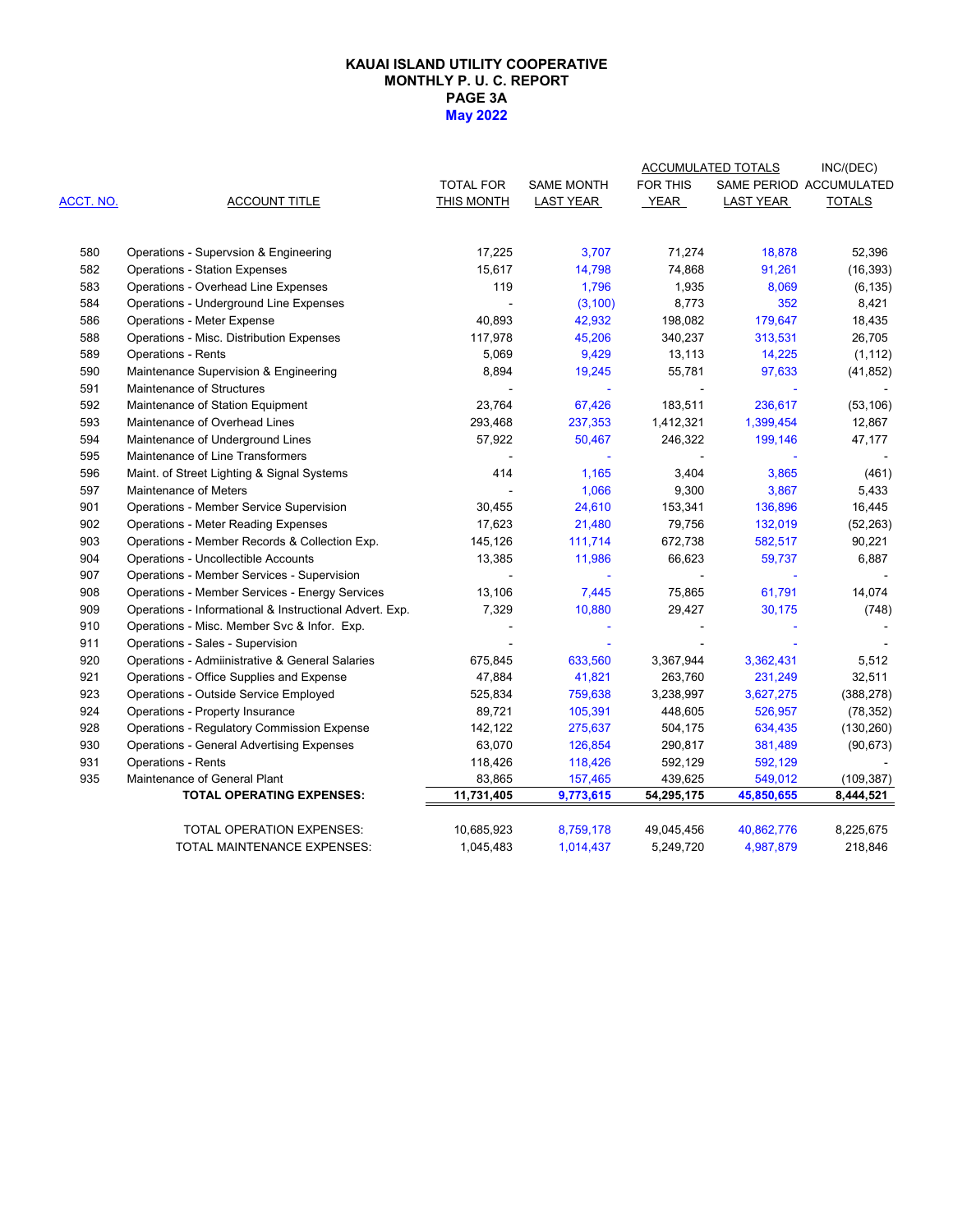### **KAUAI ISLAND UTILITY COOPERATIVE MONTHLY P. U. C. REPORT PAGE 4 May 2022**

|                                      |                | TOTAL CONSUMERS   | <b>TOTAL METERS</b> |                   | <b>TOTAL KWH SALES</b> |                    |
|--------------------------------------|----------------|-------------------|---------------------|-------------------|------------------------|--------------------|
|                                      |                | <b>SAME MONTH</b> |                     | <b>SAME MONTH</b> |                        | <b>ACCUMULATED</b> |
| <b>ACCOUNT TITLE</b>                 | THIS MONTH     | <b>LAST YEAR</b>  | THIS MONTH          | <b>LAST YEAR</b>  | THIS MONTH             | THIS YEAR          |
| <b>RESIDENTIAL SALES "D"</b>         | 29,920         | 29,793            | 29,920              | 29,793            | 15,931,787             | 75,362,722         |
| GENERAL LIGHT & POWER "G"            | 4.655          | 4.610             | 4,655               | 4,610             | 5,410,351              | 25,432,493         |
| <b>GENERAL LIGHT &amp; POWER "J"</b> | 293            | 294               | 293                 | 294               | 4,229,576              | 19,933,410         |
| <b>LARGE POWER SALES "P"</b>         | 107            | 102               | 107                 | 102               | 8,783,728              | 41,374,714         |
| LARGE POWER SALES "L"                | 14             | 15                | 14                  | 15                | 3,694,200              | 17,419,060         |
| IRRIGATION SALES                     | $\overline{2}$ | 3                 | $\overline{2}$      | 3                 | 102.732                | 817,608            |
| PUBLIC ST. LIGHTING SALES "SL"       | 3.773          | 3.766             | 3.773               | 3.766             | 63.715                 | 318,434            |
| ELECTRIC SERVICE TO EMPLOYEES        | 0              | 0                 | 0                   | $\Omega$          | 0                      | $\Omega$           |
| TOTALS                               | 38.764         | 38.583            | 38.764              | 38.583            | 38.216.089             | 180.658.441        |

|                              |                     |        | <b>SYSTEM PEAK</b>   |            |             |
|------------------------------|---------------------|--------|----------------------|------------|-------------|
|                              |                     |        | THIS MONTH LAST YEAR |            |             |
| KWH USED - NO CHARGE         | XXXXXXXX XXXXXXXXXX |        | <b>XXXXXXXXXX</b>    | 217.680    | 1,111,591   |
| KWH LOST - UNACCOUNTED       |                     |        |                      | 180,314    | 7,817,329   |
| KWH - NET TO SYSTEM          |                     |        |                      | 38,614,083 | 189,587,361 |
| <b>KWH - STATION USE</b>     |                     |        |                      | 491,843    | 2,302,357   |
| KWH & KW GENERATED - STEAM   | XXXXXXXX XXXXXXXXXX | (513)  | (328)                | $\Omega$   | 0           |
| KWH & KW GENERATED - HYDRO   | XXXXXXXX XXXXXXXXXX | 580    | 460                  | 559.140    | 1,764,779   |
| KWH & KW GENERATED - DIESEL  | XXXXXXXX XXXXXXXXXX | 32.707 | 36,525               | 16,767,582 | 75,560,303  |
| TOTAL KWH & KW GENERATED     | XXXXXXXX XXXXXXXXXX | 32,774 | 36,657               | 17,326,722 | 77,325,082  |
| TOTAL KWH & KW PURCHASED     | XXXXXXXX XXXXXXXXXX | 38,519 | 35,488               | 21,779,204 | 114,564,636 |
| PERCENTAGE OF KWH USED - N/C |                     |        |                      | 0.56%      | 0.59%       |
|                              |                     |        |                      | 0.50%      | 4.10%       |
|                              |                     |        |                      |            |             |
| AVERAGE COST PER KWH SOLD    |                     |        |                      |            |             |
|                              |                     |        |                      |            |             |
| AVERAGE NET INCOME/KWH SOLD  |                     |        |                      |            |             |
|                              |                     |        |                      |            |             |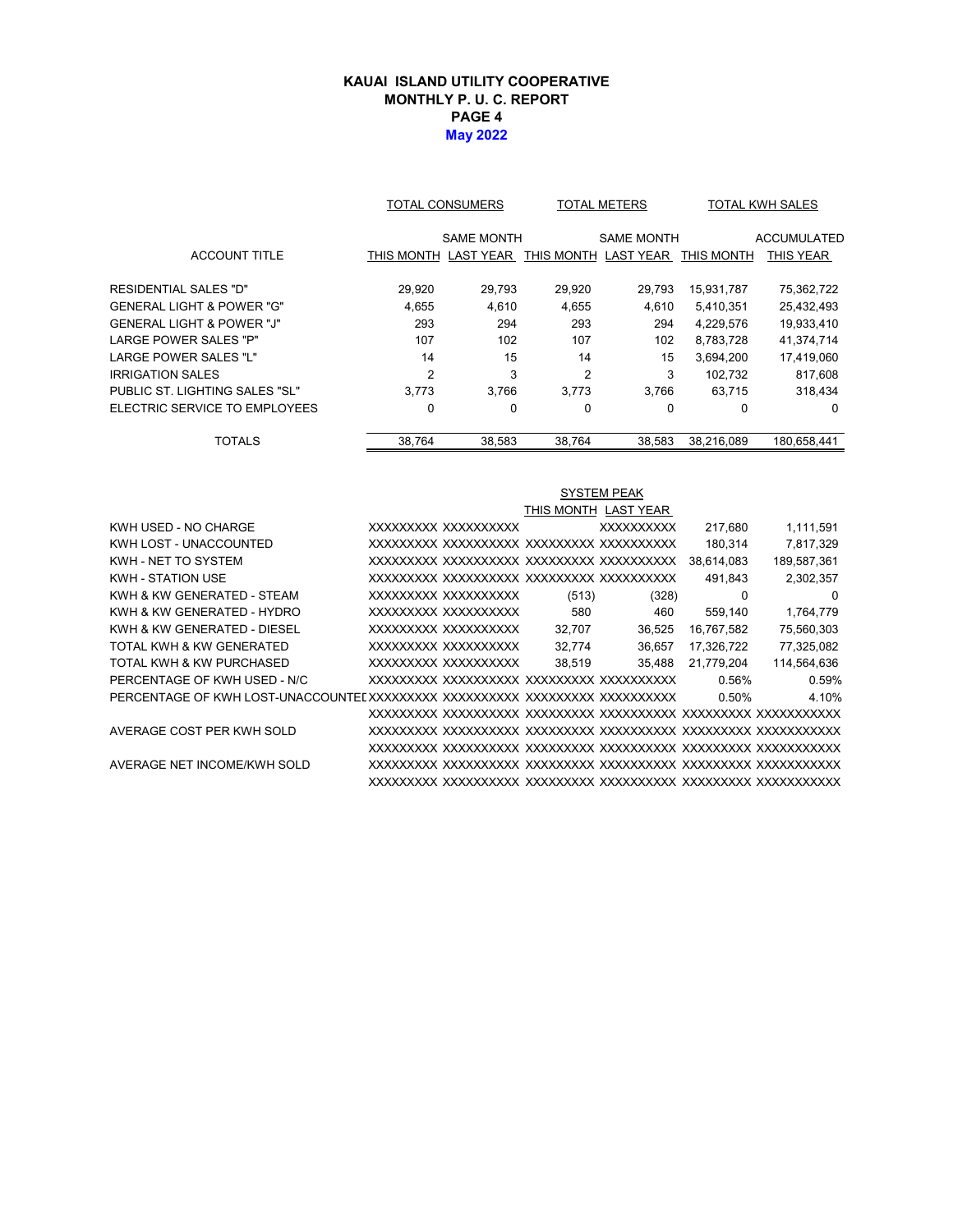#### **PAGE 5 May 2022 KAUAI ISLAND UTILITY COOPERATIVE MONTHLY P. U. C. REPORT**

|                                      |                 | NET REVENUES RECEIVED | <b>AVERAGE KWH</b><br><b>SOLD PER CUSTOMER</b> |                                           |                 | AVERAGE NET REVENUE<br>PER KWH SOLD |
|--------------------------------------|-----------------|-----------------------|------------------------------------------------|-------------------------------------------|-----------------|-------------------------------------|
|                                      |                 | <b>SAME MONTH</b>     |                                                | <b>SAME MONTH</b>                         |                 | <b>SAME MONTH</b>                   |
| <b>ACCOUNT TITLE</b>                 | THIS MONTH      |                       |                                                | LAST YEAR THIS MONTH LAST YEAR THIS MONTH |                 | <b>LAST YEAR</b>                    |
| RESIDENTIAL SALES "D"                | \$<br>6,535,086 | 5,543,324<br>\$       | 532                                            | 521                                       | $$0.4101917$ \$ | 0.3570439                           |
| <b>GENERAL LIGHT &amp; POWER "G"</b> | 2,279,197       | 1,911,427             | 1,162                                          | 1,125                                     | 0.4212661       | 0.3684845                           |
| <b>GENERAL LIGHT &amp; POWER "J"</b> | 1,670,880       | 1,413,610             | 14,435                                         | 14,097                                    | 0.3950468       | 0.3410912                           |
| <b>LARGE POWER SALES "P"</b>         | 3,326,119       | 2,713,059             | 82,091                                         | 80,892                                    | 0.3786682       | 0.3288162                           |
| <b>LARGE POWER SALES "L"</b>         | 1,345,829       | 1,078,598             | 263,871                                        | 230,432                                   | 0.3643087       | 0.3120510                           |
| <b>IRRIGATION SALES</b>              | 37,227          | 1,155                 | 51,366                                         | 2,090                                     | 0.3623700       | 0.1841707                           |
| PUBLIC ST. LIGHTING SALES "SL"       | 60,150          | 56,937                | 17                                             | 17                                        | 0.9440403       | 0.8868155                           |
| <b>TOTALS</b>                        | \$15,254,488    | \$12,718,110          | 986                                            | 950                                       | \$0.3991640     | 0.3471555<br>\$                     |
| KWH USED - NO CHARGE                 |                 | XXXXXXXXX XXXXXXXXXX  |                                                |                                           |                 | XXXXXXXXXX XXXXXXXXX XXXXXXXXXXXX   |
| KWH LOST - UNACCOUNTED               |                 |                       |                                                |                                           |                 |                                     |
| KWH - NET TO SYSTEM                  |                 |                       |                                                |                                           |                 |                                     |
| KWH - STATION USE                    |                 |                       |                                                |                                           |                 |                                     |
| KWH & KW GENERATED - STEAM           |                 |                       |                                                |                                           |                 |                                     |
| KWH & KW GENERATED - DIESEL          |                 |                       |                                                |                                           |                 |                                     |
| TOTAL KWH & KW GENERATED             |                 |                       |                                                |                                           |                 |                                     |
| TOTAL KWH & KW PURCHASED             |                 |                       |                                                |                                           |                 |                                     |
|                                      |                 |                       |                                                |                                           |                 |                                     |

| TOTAL KWH & KW PURCHASED     |            |  |                                                              |  |  |          |
|------------------------------|------------|--|--------------------------------------------------------------|--|--|----------|
| PERCENTAGE OF KWH USED - N/C |            |  |                                                              |  |  |          |
|                              |            |  |                                                              |  |  |          |
|                              |            |  |                                                              |  |  |          |
| AVERAGE COST PER KWH SOLD    |            |  | \$14.315.725 \$12.150.033 XXXXXXXXX XXXXXXXXXX \$0.374599 \$ |  |  | 0.331649 |
|                              |            |  |                                                              |  |  |          |
| AVERAGE NET INCOME/KWH SOLD  | 938.763 \$ |  | 568.077 XXXXXXXXX XXXXXXXXXX \$ 0.024565 \$                  |  |  | 0.015506 |
|                              |            |  |                                                              |  |  |          |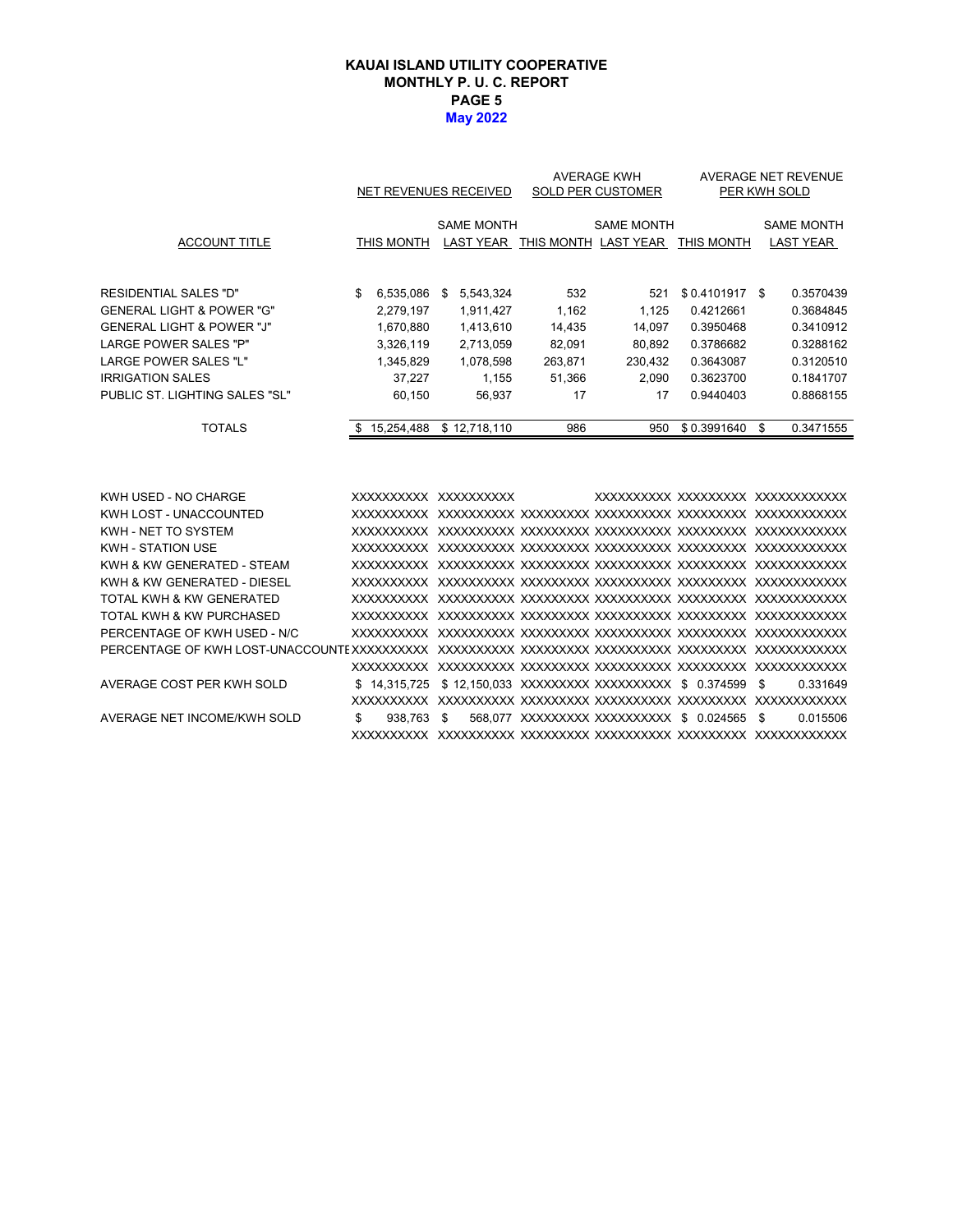#### **KAUAI ISLAND UTILITY COOPERATIVE MONTHLY P. U. C. REPORT PAGE 5A May 2022**

|                                |     | AVERAGE NET REVENUE |    |                         |            | PERCENT OF TOTAL  |  |  |  |
|--------------------------------|-----|---------------------|----|-------------------------|------------|-------------------|--|--|--|
|                                |     | <b>PER CUSTOMER</b> |    | <b>REVENUE RECEIVED</b> |            |                   |  |  |  |
|                                |     |                     |    | <b>SAME MONTH</b>       |            | <b>SAME MONTH</b> |  |  |  |
| <b>ACCOUNT TITLE</b>           |     | THIS MONTH          |    | <b>LAST YEAR</b>        | THIS MONTH | <b>LAST YEAR</b>  |  |  |  |
|                                |     |                     |    |                         |            |                   |  |  |  |
| RESIDENTIAL SALES "D"          | \$  | 218 <sup>5</sup>    |    | 186                     | 42.84%     | 43.59%            |  |  |  |
| GENERAL LIGHT & POWER "G"      |     | 490                 |    | 415                     | 14.94%     | 15.03%            |  |  |  |
| GENERAL LIGHT & POWER "J"      |     | 5,703               |    | 4,808                   | 10.95%     | 11.11%            |  |  |  |
| LARGE POWER SALES "L"          |     | 31,085              |    | 26.599                  | 21.80%     | 21.33%            |  |  |  |
| LARGE POWER SALES "P"          |     | 96.131              |    | 71.907                  | 8.82%      | 8.48%             |  |  |  |
| IRRIGATION SALES               |     | 18.613              |    | 385                     | 0.24%      | 0.01%             |  |  |  |
| PUBLIC ST. LIGHTING SALES "SL" |     | 16                  |    | 15                      | 0.39%      | 0.45%             |  |  |  |
| ELECTRIC SERVICE TO EMPLOYEES  |     | 0                   |    | 0                       | $0.00\%$   | $0.00\%$          |  |  |  |
| <b>TOTALS</b>                  | \$. | 394                 | \$ | 330                     | 100.00%    | 100.00%           |  |  |  |
|                                |     |                     |    |                         |            |                   |  |  |  |

KWH USED - NO CHARGE XXXXXXXXXXX XXXXXXXXXXX XXXXXXXXXXX KWH LOST - UNACCOUNTED XXXXXXXXXXX XXXXXXXXXXX XXXXXXXXXXX XXXXXXXXXXX KWH - NET TO SYSTEM XXXXXXXXXXX XXXXXXXXXXX XXXXXXXXXXX XXXXXXXXXXX KWH - STATION USE XXXXXXXXXXX XXXXXXXXXXX XXXXXXXXXXX XXXXXXXXXXX KWH & KW GENERATED - STEAM XXXXXXXXXXX XXXXXXXXXXX XXXXXXXXXXX XXXXXXXXXXX KWH & KW GENERATED - DIESEL XXXXXXXXXXX XXXXXXXXXXX XXXXXXXXXXX XXXXXXXXXXX TOTAL KWH & KW GENERATED XXXXXXXXXXX XXXXXXXXXXX XXXXXXXXXXX XXXXXXXXXXX TOTAL KWH & KW PURCHASED XXXXXXXXXXX XXXXXXXXXXX XXXXXXXXXXX XXXXXXXXXXX PERCENTAGE OF KWH USED - N/C XXXXXXXXXXX XXXXXXXXXXX XXXXXXXXXXX XXXXXXXXXXX PERCENTAGE OF KWH LOST-UNACCOUNTED XXXXXXXXXXX XXXXXXXXXXX XXXXXXXXXXX XXXXXXXXXXX XXXXXXXXXXX XXXXXXXXXXX XXXXXXXXXXX XXXXXXXXXXX AVERAGE COST PER KWH SOLD XXXXXXXXXXX XXXXXXXXXXX XXXXXXXXXXX XXXXXXXXXXX XXXXXXXXXXX XXXXXXXXXXX XXXXXXXXXXX XXXXXXXXXXX AVERAGE NET INCOME/KWH SOLD XXXXXXXXXXX XXXXXXXXXXX XXXXXXXXXXX XXXXXXXXXXX XXXXXXXXXXX XXXXXXXXXXX XXXXXXXXXXX XXXXXXXXXXX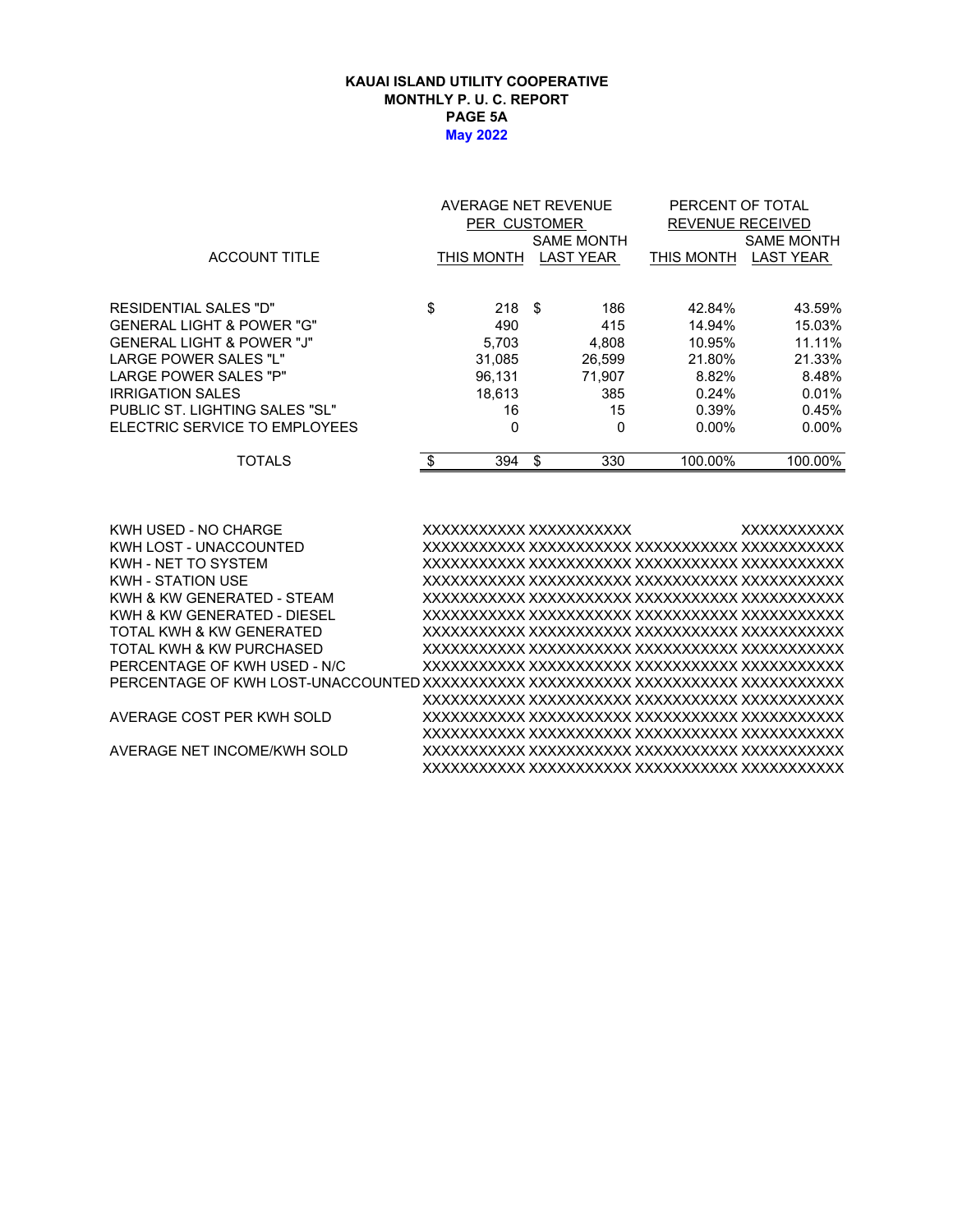#### **KAUAI ISLAND UTILITY COOPERATIVE MONTHLY STATISTICAL INFORMATION MONTHLY P. U. C. REPORT PAGE 6 May 2022**

|                                      | TOTALS FOR THIS MONTH |                   | <b>ACCUMULATED TOTALS</b><br><b>FOR THIS YEAR</b> |    |                   |  |
|--------------------------------------|-----------------------|-------------------|---------------------------------------------------|----|-------------------|--|
| <b>GENERATING STATION STATISTICS</b> | <b>FUEL OIL</b>       | <b>DIESEL OIL</b> | <b>FUEL OIL</b>                                   |    | <b>DIESEL OIL</b> |  |
| BARRELS OF OIL CONSUMED              | None                  | 29.902            | None                                              |    | 135,284           |  |
| AVE COST PER BBL OF OIL CONSUMED(\$) | N/A                   | \$<br>133.06      | N/A                                               | \$ | 115.53            |  |
| TOTAL COST OF OIL CONSUMED(\$)       | N/A                   | \$<br>3,978,608   | N/A                                               | \$ | 15,628,837        |  |
| COST OF OIL PER KWH GENERATED(\$)    | N/A                   | \$<br>0.23728     | N/A                                               | \$ | 0.20684           |  |
| MONTH END PRICE PER BARREL(\$)       | N/A                   | \$186.10          |                                                   |    |                   |  |

| <b>EMPLOYEES AND PAYROLL</b>        | NON-<br><b>BARGAINING</b> | <b>BARGAINING</b> | <b>TOTAL</b> | YEAR TO DATE |
|-------------------------------------|---------------------------|-------------------|--------------|--------------|
| TOTAL NUMBER OF EMPLOYEES           | 53                        | 81                | 134          |              |
| <b>TOTAL PAYROLL</b>                | n/a                       | n/a               | 2,275,887    | 11.440.325   |
| AMOUNT CHARGED TO PLANT             | n/a                       | n/a               | 314.268      | 1,754,413    |
| AMOUNT CHARGED TO OTHER ACCTS       | n/a                       | n/a               | 65.284       | 294.396      |
| AMOUNT CHARGED TO OPERATING EXPENSE | n/a                       | n/a               | 1,896,335    | 9.391.517    |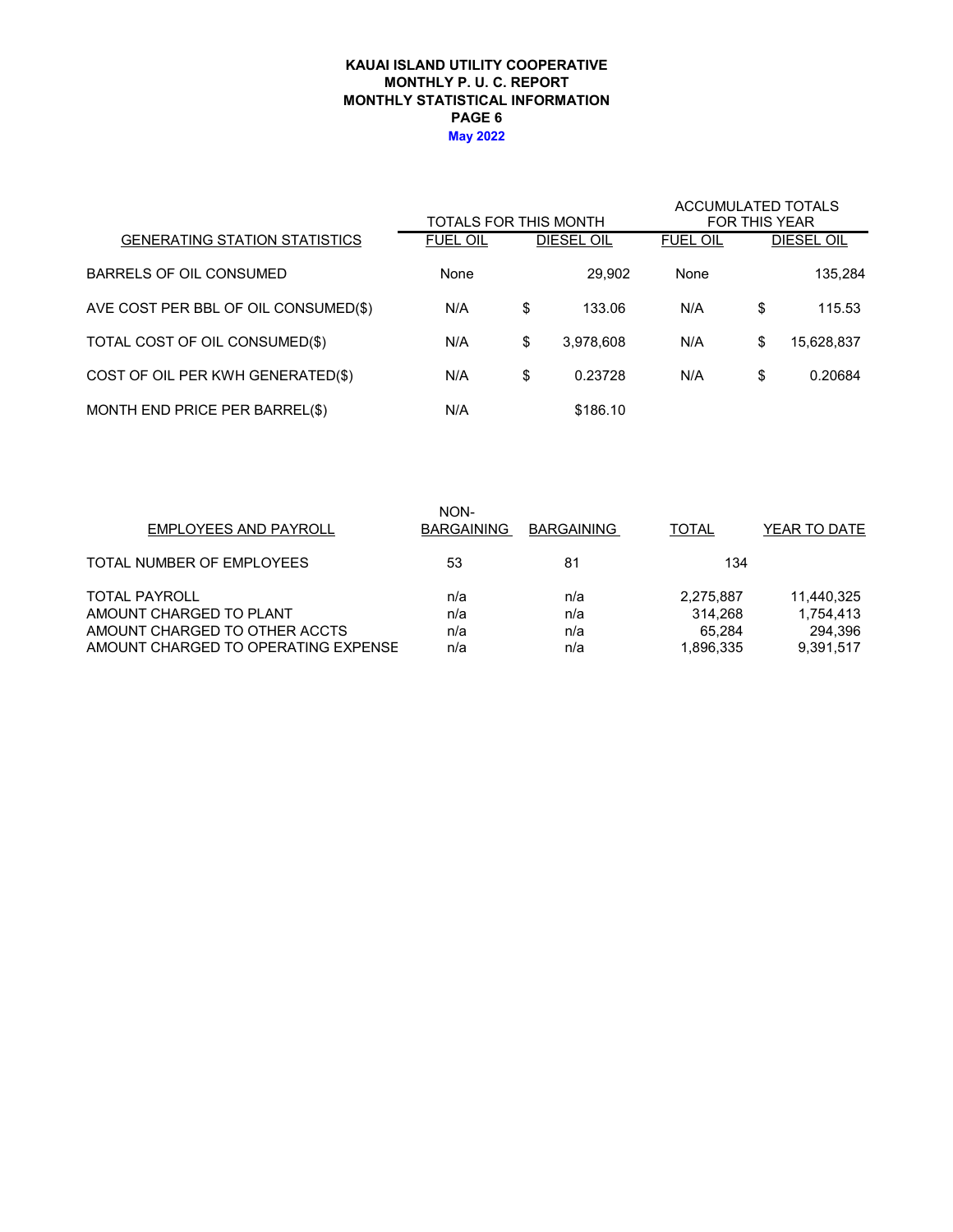#### **KAUAI ISLAND UTILITY COOPERATIVE MONTHLY P. U. C. REPORT TRANSMISSION & DISTRIBUTION PAGE 6A May 2022**

|                                                                   |                    | FOR THIS MONTH | SAME PERIOD LAST YEAR |                  |
|-------------------------------------------------------------------|--------------------|----------------|-----------------------|------------------|
|                                                                   | <b>HIGHER THAN</b> | 7.2 K.V.       | <b>HIGHER THAN</b>    | 7.2 K.V.         |
| DESCRIPTION:                                                      | <u>7.2 K.V.</u>    | AND LOWER      | 7.2 K.V.              | <b>AND LOWER</b> |
|                                                                   |                    |                |                       |                  |
| <b>TRANSMISSION SYSTEM</b>                                        |                    |                |                       |                  |
| LINE LENGTH-NUMBER OF MILES:                                      |                    |                |                       |                  |
|                                                                   | 171.37             |                | 171.37                |                  |
|                                                                   |                    |                |                       |                  |
| <b>DISTRIBUTION SYSTEM</b>                                        |                    |                |                       |                  |
| LINE LENGTH-NUMBER OF MILES:                                      |                    |                |                       |                  |
|                                                                   |                    |                |                       |                  |
| 12,000 VOLTS 3 PHASE PRIMARY                                      | 473.30             |                | 467.51                |                  |
| 12,000 VOLTS 1 PHASE PRIMARY                                      | 31.69              |                | 31.69                 |                  |
| 7,200 VOLTS 3 PHASE PRIMARY                                       |                    | 23.69          |                       | 23.69            |
| 7,200 VOLTS 1 PHASE PRIMARY                                       |                    | 297.00         |                       | 294.76           |
| 4,160 VOLTS 3 PHASE PRIMARY 4 WIRE                                |                    | 0.46           |                       | 0.46             |
| 4,160 VOLTS 1 PHASE PRIMARY 3 WIRE<br>2,300 VOLTS 3 PHASE PRIMARY |                    | 0.00<br>0.00   |                       | 0.00<br>0.00     |
| 2,300 VOLTS 1 PHASE PRIMARY                                       |                    | 2.70           |                       | 2.70             |
| 120/240 VOLTS 4,3,&2 WIRE SECONDARY                               |                    | 527.28         |                       | 526.08           |
| ST. LIGHT SYSTEMS, MULTIPLE & SERIES                              |                    | 0.00           |                       | 0.00             |
|                                                                   |                    |                |                       |                  |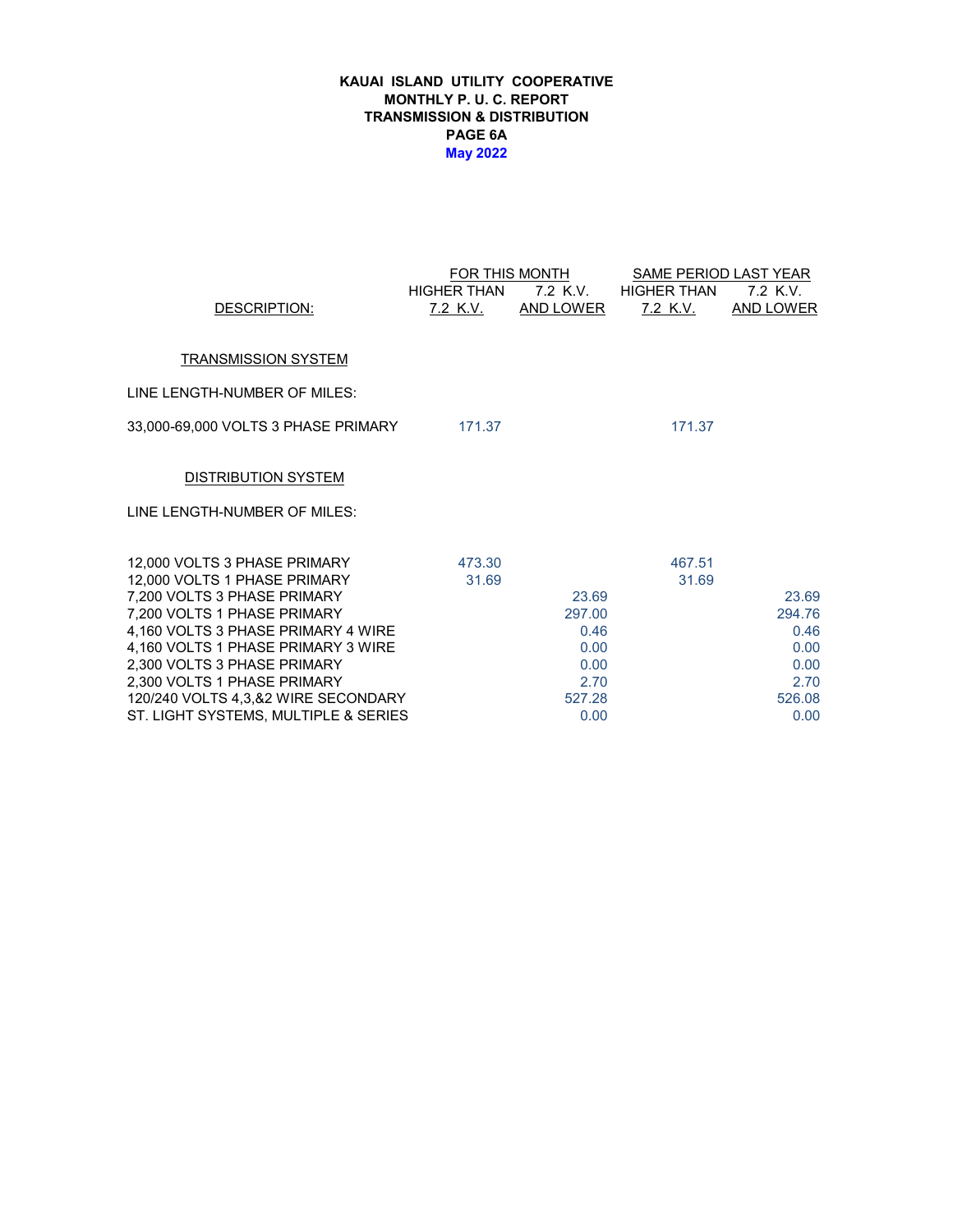#### **KAUAI ISLAND UTILITY COOPERATIVE MONTHLY P. U. C. REPORT ASSETS AND OTHER DEBITS May 2022 PAGE 7**

|            | <b>TOTAL ASSETS AND OTHER DEBITS</b>                      | \$   | 395,129,854 \$    |                | 392,177,535     | - \$ | 380,793,344 \$ |     | (2,952,319)      |
|------------|-----------------------------------------------------------|------|-------------------|----------------|-----------------|------|----------------|-----|------------------|
|            | <b>TOTAL DEFERRED DEBITS</b>                              | s,   | 33,423,472        | \$             | 32,486,474 \$   |      | 29,500,122 \$  |     | (936, 998)       |
| 186        | OTHER DEFERRED DEBITS                                     |      | 120,650           |                | 201,136         |      | 364,371        |     | 80,487           |
| 184        | <b>CLEARING ACCOUNTS</b>                                  |      |                   |                | (349, 673)      |      | (385)          |     | (349, 673)       |
| 183        | PRELIMINARY SURVEY & INVESTIGATION                        |      | 10,592,886        |                | 10,903,961      |      | 8,994,422      |     | 311,075          |
| 182        | <b>REGULATORY ASSETS</b>                                  |      | 22,709,936        |                | 21,731,049      |      | 20,141,714     |     | (978, 886)       |
| 181        | UNAMORTIZED DEBT DISCOUNT & EXP.                          |      |                   |                |                 |      |                |     |                  |
|            | <b>TOTAL CURRENT AND ACCRUED ASSETS</b>                   | \$   | 69,748,624        | \$             | 68,814,397 \$   |      | 62,159,942     | \$  | (934, 227)       |
| 173        | ACCRUED UTILITY REVENUE                                   |      | 8,871,472         |                | 9,394,898       |      | 7,869,098      |     | 523,426          |
| 171        | INTEREST AND DIVIDEND RECEIVABLE                          |      | 11,287            |                | 19,259          |      | 8,613          |     | 7,971            |
| 165        | <b>PREPAYMENTS</b>                                        |      | 2,670,513         |                | 1,787,924       |      | 942,715        |     | (882,590)        |
| 154        | MATERIALS AND SUPPLIES-UTILITY                            |      | 17,378,619        |                | 17,073,241      |      | 15,539,136     |     | (305, 378)       |
| 151        | <b>FUEL STOCK</b>                                         |      | 1,681,328         |                | 1,916,349       |      | 1,079,524      |     | 235,022          |
| 144        | ACCUM. PROV. FOR UNCOLLECTIBLES-CR.                       |      | (569, 999)        |                | (202,090)       |      | (1, 188, 146)  |     | 367,909          |
| 143        | OTHER ACCOUNTS RECEIVABLE                                 |      | 601,395           |                | 545,568         |      | 449,375        |     | (55, 827)        |
| 142        | <b>CUSTOMER ACCOUNTS RECEIVABLE</b>                       |      | 11,569,706        |                | 9,616,717       |      | 10,031,864     |     | (1,952,989)      |
| 136        | <b>TEMPORARY INVESTMENTS</b>                              |      | 19,138,407        |                | 24, 143, 154    |      | 19,135,639     |     | 5,004,747        |
| 135        | <b>WORKING FUNDS</b>                                      |      | 23.000            |                | 23.000          |      | 23,000         |     |                  |
| 134        | SPECIAL DEPOSITS                                          |      | 393               |                | (9,915)         |      | (4, 297)       |     | (10, 308)        |
| 131        | <b>CASH</b>                                               |      | 8,372,502         |                | 4,506,292       |      | 8,273,422      |     | (3,866,211)      |
|            | <b>TOTAL OTHER PROPERTY &amp; INVESTMENTS</b>             | - \$ | 28,496,087        | \$             | $27,901,422$ \$ |      | 29,742,311     | \$  | (594,665)        |
| 123        | <b>INVEST IN ASSOC ORG - PAT CAP</b>                      |      | 2,529,942         |                | 2,470,299       |      | 2,453,736      |     | (59, 643)        |
| 123        | <b>INVESTMENT IN KRS1 / KRS2H</b>                         |      | 25,966,145        |                | 25,431,122      |      | 27,288,575     |     | (535, 022)       |
| 121<br>122 | NON-UTILITY PROPERTY<br>DEPRECIATION OF NON-UTILITY PLANT |      |                   |                |                 |      |                |     |                  |
|            | TOTAL UTILITY PLANT LESS RESERVES                         | \$   | 263,461,671       | \$             | 262,975,243 \$  |      | 259,390,969    | -\$ | (486, 428)       |
| 109        | OTHER UTILITY PLANT ADJUSTMENTS                           |      | 54,852,453        |                | 54,852,453      |      | 54,852,453     |     |                  |
| 107        | <b>CONSTRUCTION WORK IN PROGRESS</b>                      |      | 11,830,945        |                | 14,668,514      |      | 9,814,933      |     | 2,837,569        |
|            | UTILITY PLANT LESS RESERVES                               |      | 196,778,272       |                | 193,454,276     |      | 194,723,584    |     | (3,323,997)      |
| 108        | ACCUM. PROV. FOR DEPRECIATION                             |      | 325,718,580       |                | 330,298,518     |      | 319,858,067    |     | 4,579,938        |
| 101        | UTILITY PLANT IN SERVICE                                  | \$   | 522,496,852       | $\mathfrak{S}$ | 523,752,793 \$  |      | 514,581,650    | \$  | 1,255,941        |
|            |                                                           |      | LAST YEAR         |                | <b>MONTH</b>    |      | LAST YEAR      |     | DURING YEAR      |
|            |                                                           |      | <b>CLOSE OF</b>   |                | OF THIS         |      | <b>PERIOD</b>  |     | <b>DECREASE</b>  |
|            |                                                           |      | <b>BALANCE AT</b> |                | AT CLOSE        |      | <b>SAME</b>    |     | <b>INCREASE/</b> |
|            |                                                           |      | $Dec-21$          |                | $May-22$        |      | May-21         |     |                  |
|            |                                                           |      | <b>Audited</b>    |                |                 |      |                |     |                  |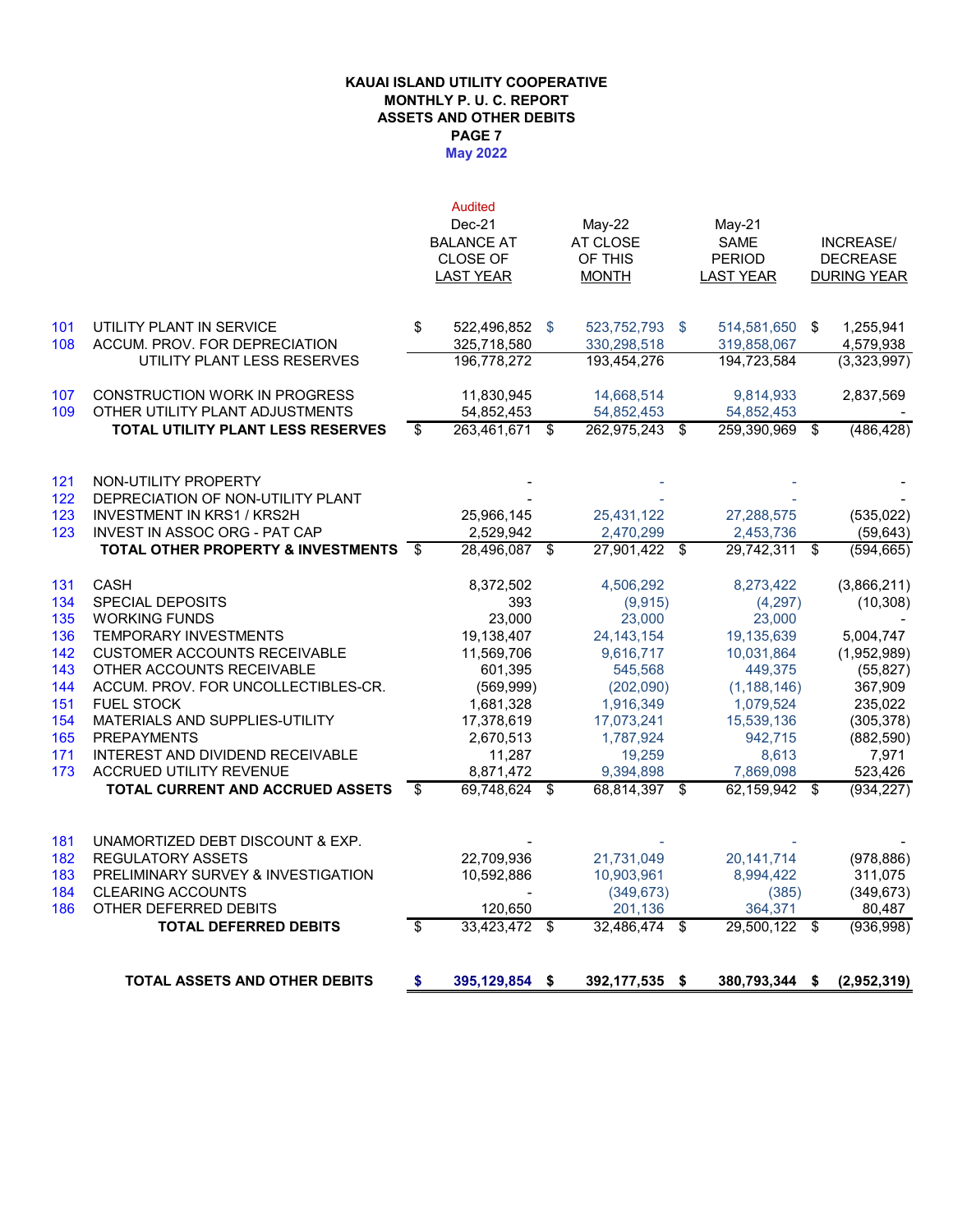### **May 2022 KAUAI ISLAND UTILITY COOPERATIVE MONTHLY P. U. C. REPORT LIABILITIES AND OTHER CREDITS PAGE 8**

|                                 |                                                                                                                                               | <b>Audited</b><br>Dec-21<br><b>BALANCE AT</b><br><b>CLOSE OF</b><br><b>LAST YEAR</b> |     | $May-22$<br>AT CLOSE<br>OF THIS<br><b>MONTH</b>             |      | $May-21$<br><b>SAME</b><br><b>PERIOD</b><br><b>LAST YEAR</b> |     | INCREASE/<br>(DECREASE)<br><b>DURING YEAR</b> |
|---------------------------------|-----------------------------------------------------------------------------------------------------------------------------------------------|--------------------------------------------------------------------------------------|-----|-------------------------------------------------------------|------|--------------------------------------------------------------|-----|-----------------------------------------------|
| 201<br>201<br>215<br>217<br>200 | PATRONAGE CAPITAL<br>OPERATING MARGINS-CURRENT YEAR<br>OTHER MARGINS AND EQUITIES<br><b>RETIRED CAPITAL CREDITS</b><br><b>MEMBERSHIP FEES</b> | \$<br>125,263,400 \$<br>8,296,852<br>(864, 936)<br>1,048,231<br>583                  |     | 131,802,547<br>(822, 408)<br>(864, 936)<br>1,059,008<br>590 | - \$ | 125,403,064<br>(371, 234)<br>(1,028,145)<br>996.866<br>573   | \$  | 6,539,147<br>(9, 119, 260)<br>10,777<br>6     |
|                                 | <b>TOTAL MARGINS &amp; EQUITIES</b>                                                                                                           | \$<br>133,744,131                                                                    | \$  | 131,174,801                                                 | \$   | 125,001,123                                                  | \$  | (2, 569, 330)                                 |
| 224<br>224                      | LONG TERM DEBT - RUS<br><b>LONG TERM DEBT - CFC</b>                                                                                           | 109,711,186<br>103,483,244                                                           |     | 119,456,639<br>100,979,398                                  |      | 107,951,164<br>107,559,181                                   |     | 9,745,453<br>(2,503,847)                      |
|                                 | <b>TOTAL LONG TERM DEBT</b>                                                                                                                   | \$<br>213, 194, 431                                                                  | -\$ | 220,436,037                                                 | \$   | 215,510,346                                                  | \$  | 7,241,607                                     |
| 228                             | ACC. PROVISION FOR PENSION & BENEFITS                                                                                                         | (214, 503)                                                                           |     | (81,993)                                                    |      | 170.706                                                      |     | 132,510                                       |
|                                 | TOTAL OTHER NONCURRENT LIABILITIES                                                                                                            | \$<br>$(214, 503)$ \$                                                                |     | $(81,993)$ \$                                               |      | 170,706                                                      | -\$ | 132,510                                       |
| 223<br>231                      | CURRENT PORTION OF LONG TERM DEBT<br><b>NOTES PAYABLE</b>                                                                                     | 13,911,273                                                                           |     | 13,911,273                                                  |      | 13,576,038                                                   |     |                                               |
| 232                             | <b>ACCOUNTS PAYABLE</b>                                                                                                                       | 9,554,308                                                                            |     | 6,013,566                                                   |      | 5,311,641                                                    |     | (3,540,742)                                   |
| 235                             | <b>CUSTOMER DEPOSITS</b>                                                                                                                      | 1,367,394                                                                            |     | 1,242,309                                                   |      | 1,413,983                                                    |     | (125,086)                                     |
| 236                             | <b>TAXES ACCRUED</b>                                                                                                                          | 7,426,175                                                                            |     | 5,735,910                                                   |      | 4,293,800                                                    |     | (1,690,265)                                   |
| 237<br>238                      | <b>INTEREST ACCRUED</b><br>PATRONAGE CAPITAL PAYABLE                                                                                          | 876,836<br>34,991                                                                    |     | 702,759<br>37,846                                           |      | 725,361<br>748                                               |     | (174, 078)<br>2,855                           |
| 241                             | <b>TAX COLLECTIONS PAYABLE</b>                                                                                                                | (0)                                                                                  |     | (0)                                                         |      |                                                              |     |                                               |
| 242                             | MISC. CURRENT & ACCRUED LIABILITIES                                                                                                           | 3,946,199                                                                            |     | 2,242,111                                                   |      | 2,799,694                                                    |     | (1,704,088)                                   |
|                                 | <b>TOTAL CURRENT &amp; ACCRUED LIABILITIES</b>                                                                                                | \$<br>37,117,177 \$                                                                  |     | 29,885,774                                                  | \$   | 28,121,265                                                   | \$  | (7, 231, 403)                                 |
|                                 | 224.18 RUS REDLG GRANT                                                                                                                        | 1,895,319                                                                            |     | 1,895,319                                                   |      | 1,895,319                                                    |     |                                               |
| 252                             | <b>CUSTOMER ADVANCES FOR CONSTRUCTION</b>                                                                                                     | 5,249,453                                                                            |     | 5,306,247                                                   |      | 4,343,648                                                    |     | 56.794                                        |
| 253                             | OTHER DEFERRED CREDITS                                                                                                                        | 3,924,715                                                                            |     | 3,463,993                                                   |      | 5,361,320                                                    |     | (460, 722)                                    |
| 254                             | <b>REGULATORY LIABILITY</b>                                                                                                                   | 219.132                                                                              |     | 97.357                                                      |      | 389,617                                                      |     | (121, 775)                                    |
|                                 | <b>TOTAL DEFERRED CREDITS</b>                                                                                                                 | \$<br>11,288,619 \$                                                                  |     | 10,762,916                                                  | \$   | 11,989,904                                                   | \$  | (525, 703)                                    |
|                                 | <b>TOTAL LIABILITIES AND OTHER CREDITS</b>                                                                                                    | \$<br>395,129,854 \$                                                                 |     | 392,177,535 \$                                              |      | 380,793,344 \$                                               |     | (2,952,319)                                   |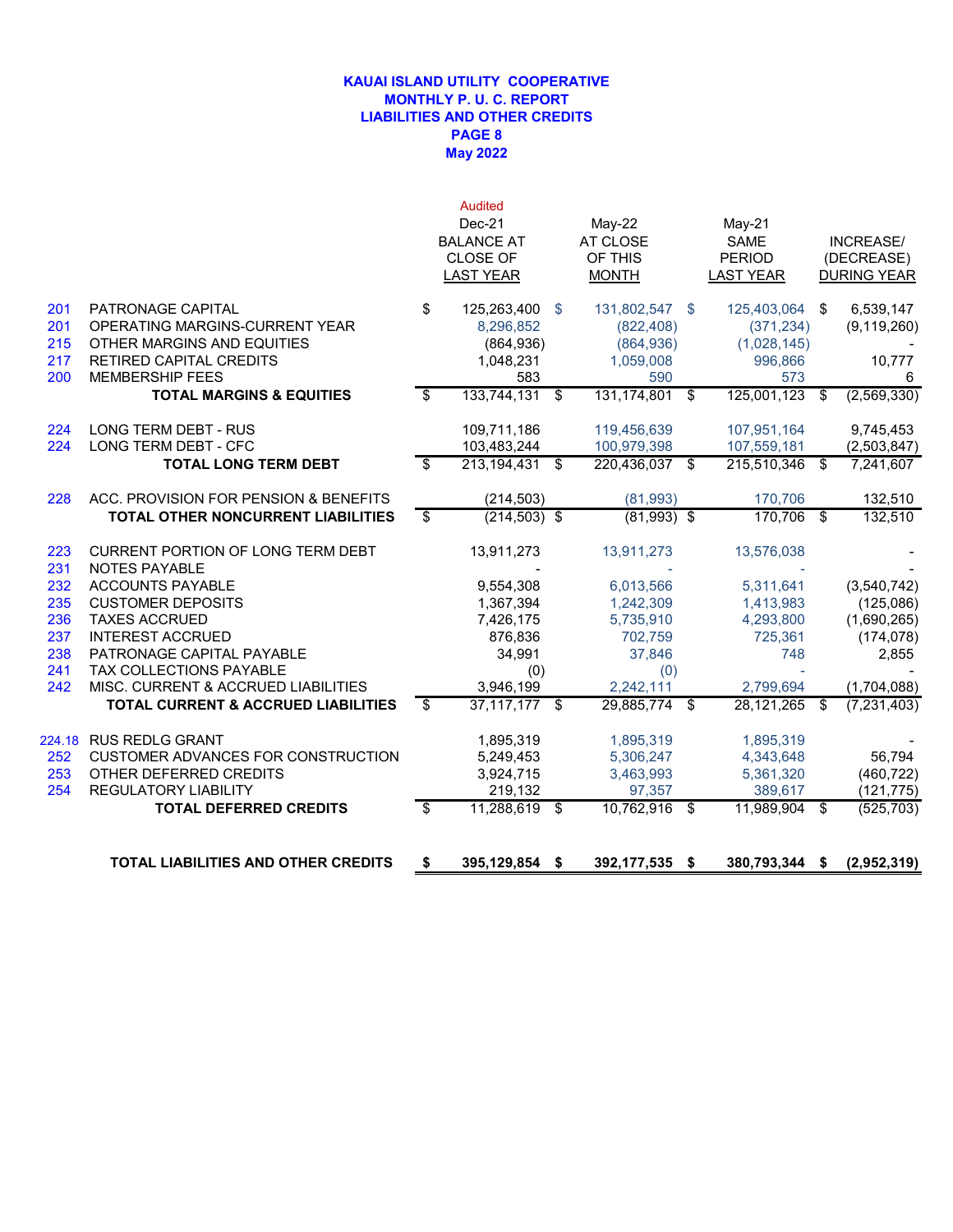#### **May 2022 KAUAI ISLAND UTILITY COOPERATIVE MONTHLY P. U. C. REPORT ANALYSIS OF UTILITY PLANT PAGE 9**

|                    | <b>ACCOUNT TITLE:</b>                           |                           | <b>Audited</b><br><b>BALANCE AT</b><br><b>CLOSE OF</b><br><b>LAST YEAR</b> | AT CLOSE<br>OF THIS<br><b>MONTH</b> |                          | <b>SAME</b><br><b>PERIOD</b><br><b>LAST YEAR</b> | INCREASE/<br><b>DECREASE</b><br><b>DURING YEAR</b> |
|--------------------|-------------------------------------------------|---------------------------|----------------------------------------------------------------------------|-------------------------------------|--------------------------|--------------------------------------------------|----------------------------------------------------|
|                    | UTILITY PLANT IN SERVICE:                       |                           |                                                                            |                                     |                          |                                                  |                                                    |
|                    |                                                 |                           |                                                                            |                                     |                          |                                                  |                                                    |
| 310-316            | <b>STEAM PRODUCTION</b>                         | \$                        | 27,339,627                                                                 | \$<br>27,339,627 \$                 |                          | 27,339,627 \$                                    |                                                    |
| 330-336            | <b>HYDRAULIC PRODUCTION</b>                     |                           | 6,814,256                                                                  | 6,814,256                           |                          | 6,785,039                                        |                                                    |
| 340-346            | OTHER PRODUCTION                                |                           | 127,398,066                                                                | 127,813,144                         |                          | 127,064,522                                      | 415,078                                            |
| 350-356            | <b>TRANSMISSION PLANT</b>                       |                           | 93,013,113                                                                 | 94,170,966                          |                          | 91,407,926                                       | 1,157,853                                          |
| 360-373            | <b>DISTRIBUTION PLANT</b>                       |                           | 219,833,025                                                                | 219,242,423                         |                          | 215,448,836                                      | (590, 602)                                         |
| 389-398            | <b>GENERAL PLANT</b>                            |                           | 48,098,765                                                                 | 48,372,377                          |                          | 46,535,701                                       | 273,612                                            |
|                    | UTILITY PLANT IN SERVICE                        | \$                        | 522,496,852                                                                | \$<br>523,752,793 \$                |                          | 514,581,650 \$                                   | 1,255,941                                          |
| 114                | UTILITY PLANT ACQ ADJUSTMENT                    |                           | 54,852,453                                                                 | 54,852,453                          |                          | 54,852,453                                       |                                                    |
| 101                | <b>TOTAL UTILITY PLANT IN SERVICE</b>           | $\sqrt[6]{\frac{1}{2}}$   | 577,349,305                                                                | \$<br>578,605,246                   | \$                       | 569,434,103                                      | \$<br>1,255,941                                    |
| 107                | <b>CONSTRUCTION WORK IN PROGRESS</b>            | \$                        | 11,830,945                                                                 | \$<br>14,668,514                    | \$                       | 9,814,933                                        | \$<br>2,837,569                                    |
|                    | <b>TOTAL UTILITY PLANT</b>                      | $\overline{\mathcal{S}}$  | 589,180,250                                                                | \$<br>593,273,760                   | $\overline{\mathcal{S}}$ | 579,249,036                                      | \$<br>4,093,510                                    |
|                    |                                                 |                           |                                                                            |                                     |                          |                                                  |                                                    |
|                    |                                                 |                           | <b>BALANCE AT</b>                                                          | AT CLOSE                            |                          | <b>SAME</b>                                      | <b>INCREASE/</b>                                   |
|                    |                                                 |                           | <b>CLOSE OF</b>                                                            | OF THIS                             |                          | <b>PERIOD</b>                                    | <b>DECREASE</b>                                    |
|                    | <b>ACCOUNT TITLE:</b>                           |                           | <b>LAST YEAR</b>                                                           | <b>MONTH</b>                        |                          | <b>LAST YEAR</b>                                 | <b>DURING YEAR</b>                                 |
|                    |                                                 |                           |                                                                            |                                     |                          |                                                  |                                                    |
|                    | <b>RESERVES:</b>                                |                           |                                                                            |                                     |                          |                                                  |                                                    |
|                    |                                                 |                           |                                                                            |                                     |                          |                                                  |                                                    |
| 310-316            | STEAM PRODUCTION                                | \$                        | 19,026,428                                                                 | \$<br>19,262,566 \$                 |                          | 18,695,325                                       | \$<br>236,138                                      |
| 330-336<br>340-346 | <b>HYDRAULIC PRODUCTION</b><br>OTHER PRODUCTION |                           | 1,366,812                                                                  | 1,473,352                           |                          | 1,237,990                                        | 106,540                                            |
| 350-356            | <b>TRANSMISSION PLANT</b>                       |                           | 69,700,723<br>52,799,702                                                   | 70,437,915<br>53,386,899            |                          | 68,352,293<br>53,578,348                         | 737,192<br>587,197                                 |
| 360-373            | <b>DISTRIBUTION PLANT</b>                       |                           | 107,650,284                                                                | 108,875,215                         |                          | 105,077,543                                      | 1,224,931                                          |
| 389-398            | <b>GENERAL PLANT</b>                            |                           | 27,574,286                                                                 | 28,273,878                          |                          | 26,776,709                                       | 699,592                                            |
|                    | UNCLASSIFIED PLANT                              |                           | 6,721,980                                                                  | 6,843,755                           |                          | 6,551,495                                        | 121,775                                            |
| 115                | UTILITY PLANT ACQ ADJUSTMENT                    |                           | 42,053,054                                                                 | 42,967,297                          |                          | 40,773,115                                       | 914,243                                            |
| 108                | TOTAL RESERVE FOR DEPR. & AMORT                 | \$                        | 326,893,270                                                                | \$<br>331,520,876 \$                |                          | 321,042,818                                      | \$<br>4,627,607                                    |
| 1088               | <b>RETIREMENT WORK IN PROGRESS</b>              | $\boldsymbol{\mathsf{S}}$ | 1,174,690                                                                  | \$<br>1,222,359                     | \$                       | 1,184,751                                        | \$<br>47,669                                       |
|                    | <b>TOTAL RESERVES</b>                           | $\overline{\ast}$         | 325,718,580                                                                | \$<br>330,298,518                   | \$                       | 319,858,067                                      | \$<br>4,579,938                                    |
|                    |                                                 |                           |                                                                            |                                     |                          |                                                  |                                                    |

**TOTAL UTILITY PLANT LESS RESERVES \$ 262,975,243 263,461,671 \$ 259,390,969 \$ \$ (486,428)**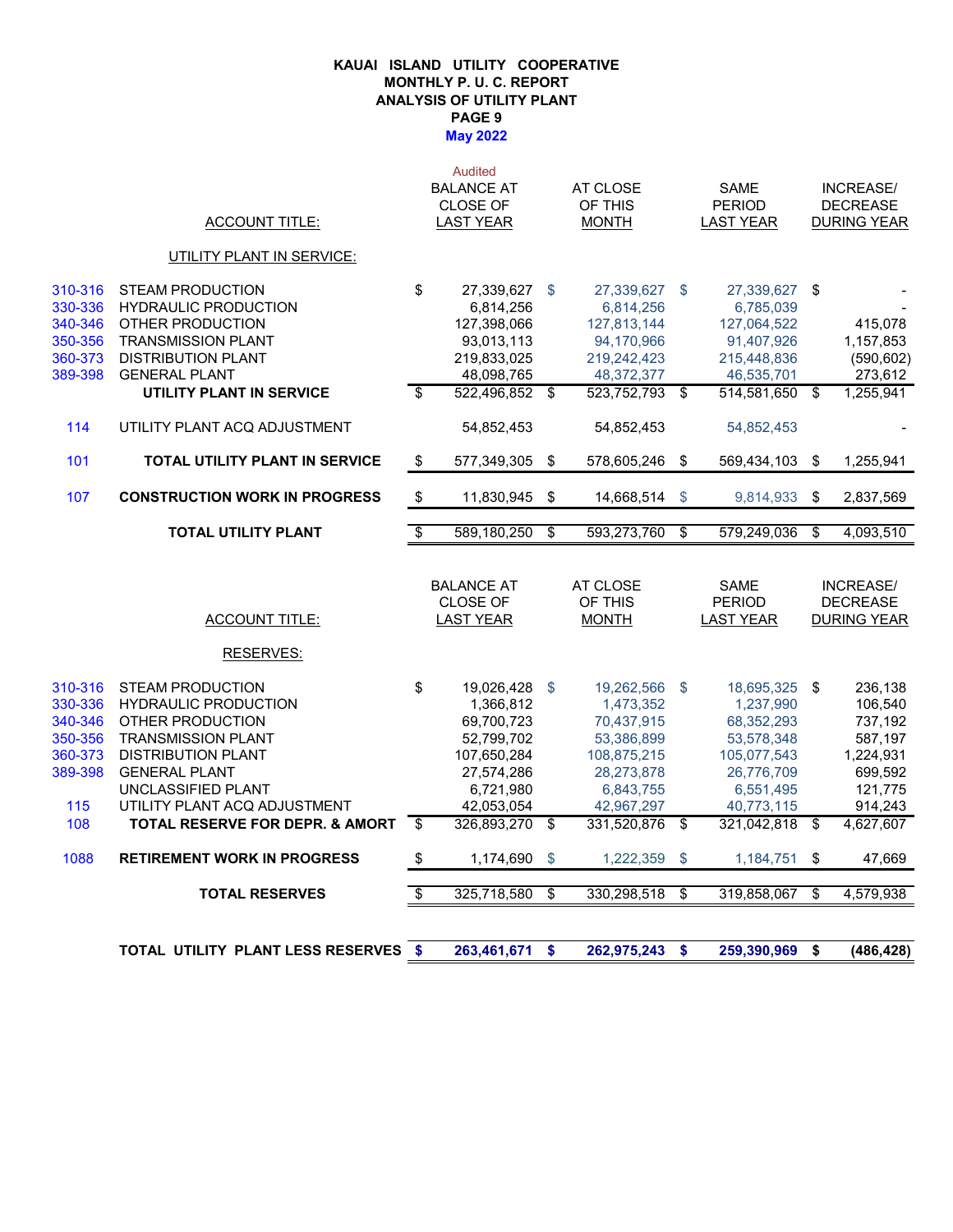## **KAUAI ISLAND UTILITY COOPERATIVE SUMMARY OF ELECTRIC ENERGY SOLD MONTHLY P. U. C. REPORT, Page 10May 2022**

ENERGY AVERAGE AVERAGE NUMBER OF AVE. USE/ TOTAL CLAUSE BASE EFFECTIVE BASE RATE SCHEDULE SYMBOL KWH SOLD CUSTOMERS CUSTOMER REVENUES ADJUSTMENT REVENUES RATE/KWH RATE/KWH RESIDENTIAL <sup>D</sup> 15,931,787 29,920 <sup>532</sup> 6,535,086 \$ 456,924 \$ 6,078,162 \$ 0.410192 0.3815116 **EMPLOYEES**  - - - - - - - TOTAL RESIDENTIAL 15,931,787 29,920 <sup>532</sup> 6,535,086 \$ 456,924 \$ 6,078,162 \$ 0.410192 0.3815116 GENERAL LIGHT AND POWER G 5,410,351 4,655 1,162 \$ 2,279,197 \$ 162,044 \$ 2,117,153 0.421266 0.3913154<br>CENERAL LIGHT AND ROMER LIGHT AND 1,000 530 0.000 14,405 \$ 1,530,000 \$ 1,000 500 \$ 1,544,000 \$ 0.0550.7 \$ 0.04 GENERAL LIGHT AND POWER J 4,229,576 293 1,670,880 \$ 129,580 \$ 1,541,300 0.395047 0.3644102 LARGE POWER <sup>P</sup> 8,783,728 <sup>107</sup> 82,091 3,326,119 \$ 256,989 \$ 3,069,130 \$ 0.378668 0.3494109 LARGE POWER L 3,694,200 14 263,871 \$ 1,345,829 \$ 110,835 \$ 1,234,995 0.364309 0.3343064 IRRIGATION 102,732 <sup>2</sup> 51,366 37,227 \$ - \$ 37,227 \$ 0.362370 0.3623700 STREET LIGHTING SL 63,715 3,773 <sup>17</sup> \$ 60,150 \$ 1,910 \$ 58,239 0.944040 0.9140603 GRAND TOTAL 38,216,089 38,764 <sup>986</sup> \$ 15,254,488 \$ 1,118,282 \$ 14,136,206 0.399164 0.3699020 TOTAL LAST MONTH 36,307,399 38,753 <sup>937</sup> 14,619,175 \$ 845,266 \$ 13,773,909 \$ 0.402650 0.3793692 INCREASE - AMOUNT $\texttt{T}$  362,297 INCREASE - PERCENT $\frac{1}{4.35\%}$  32.30% 2.63% TOTAL SAME MONTH LAST YEAR 36,635,192 38,583 950 \$ 12,718,110 \$ (77,942) \$ 12,796,052 0.347156 0.3492831 INCREASE - AMOUNT $\texttt{T}$  1,196,224 \$ 1,196,224 5 1,340,155 INCREASE - PERCENT $T$  and  $19.94\%$ -1534.77% 10.47%

N/C KWH TO COMPANY <u>\_217,680</u>